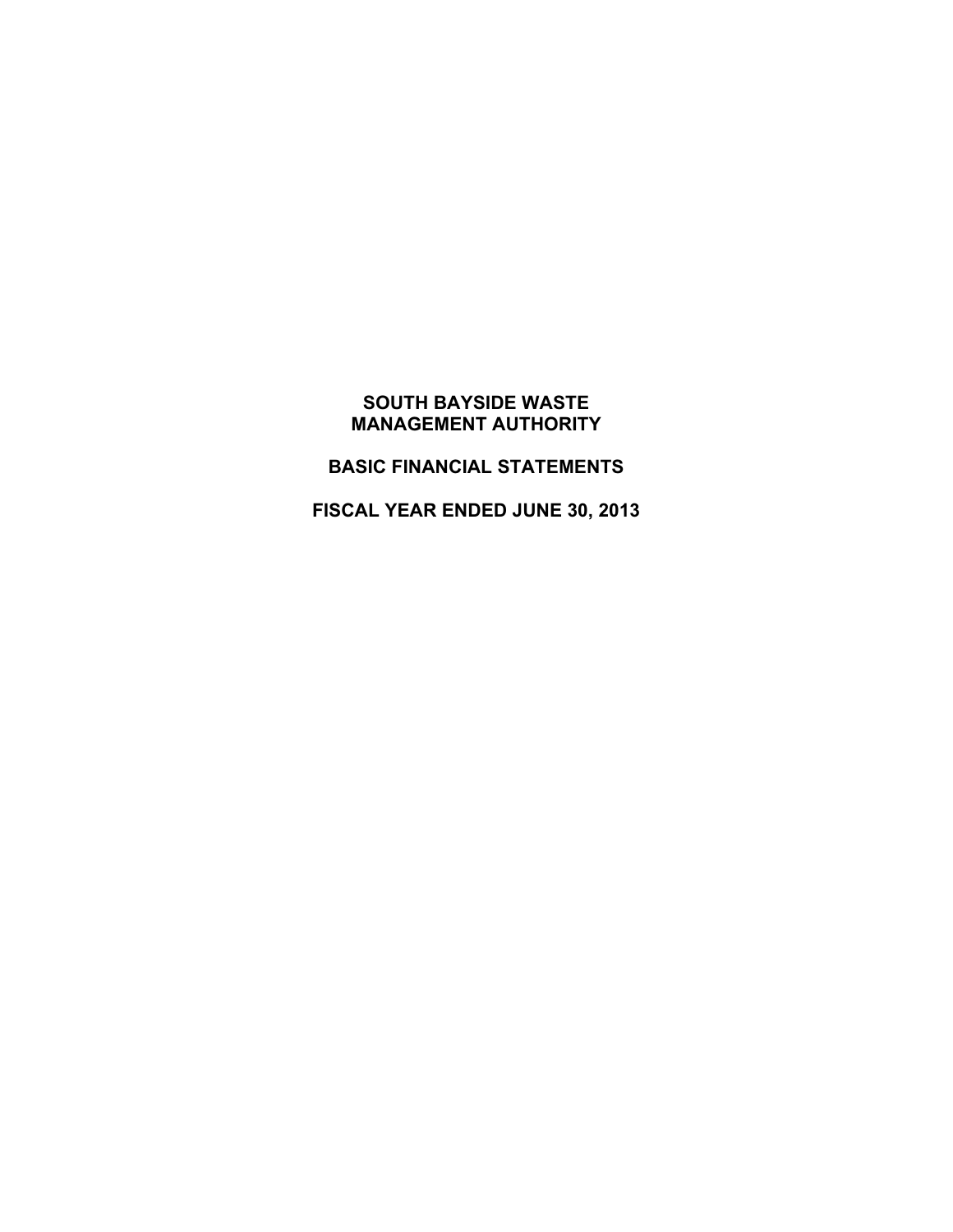# BASIC FINANICAL STATEMENTS

FISCAL YEAR ENDED JUNE 30, 2013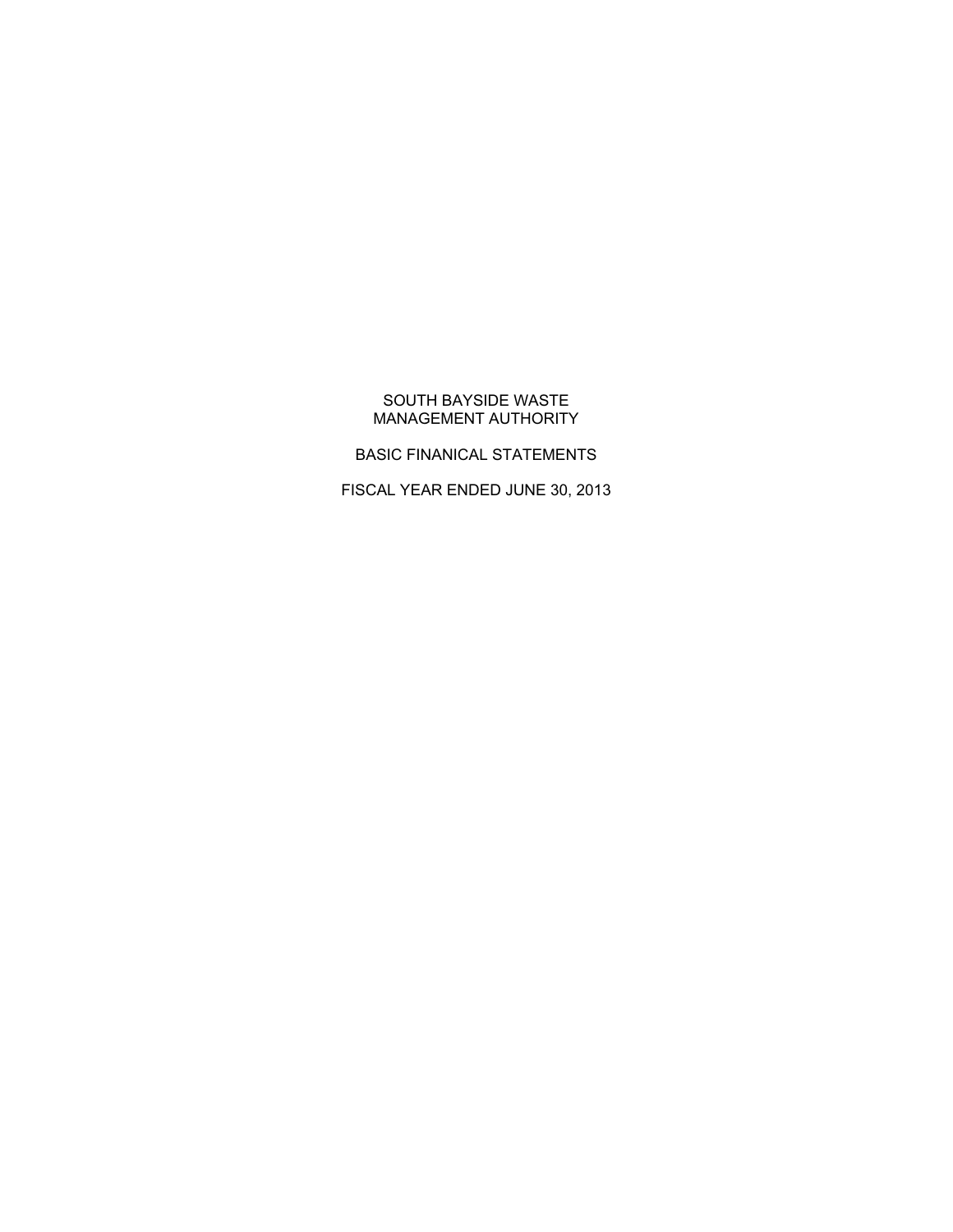# BASIC FINANCIAL STATEMENTS

# FISCAL YEAR ENDED JUNE 30, 2013

# Table of Contents

Page

| BASIC FINANCIAL STATEMENTS                  |  |
|---------------------------------------------|--|
|                                             |  |
| Statement of Revenues, Expenses and Changes |  |
|                                             |  |
|                                             |  |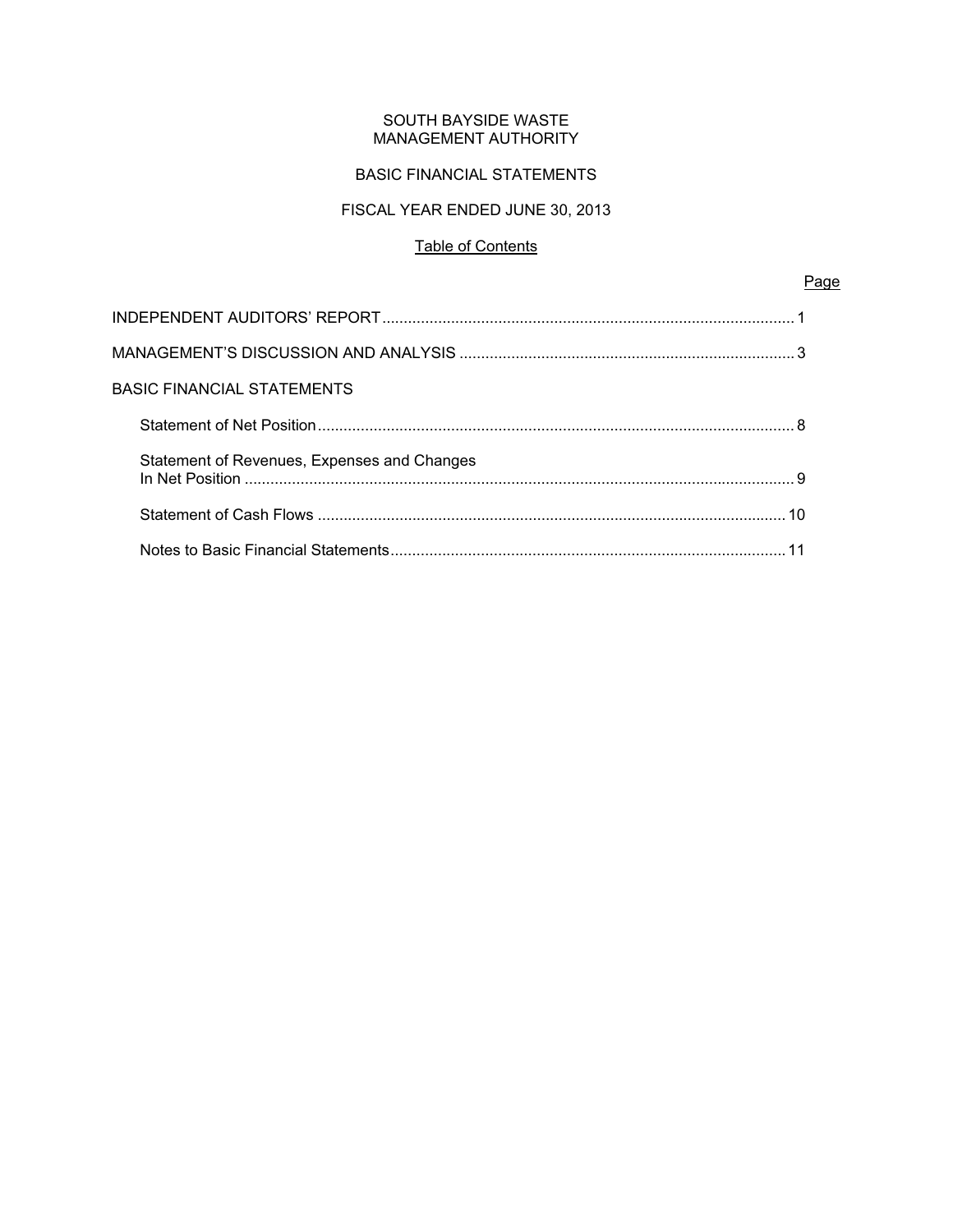

• David E. Hale, CPA, CFP . Bryan S. Gruber, CPA • Donald G. Slater, CPA • Deborah A. Harper, CPA • Richard K. Kikuchi, CPA • Gary A. Cates, CPA • Susan F. Matz, CPA · Michael D. Mangold, CPA • Shelly K. Jackley, CPA • David S. Myers, CPA

# INDEPENDENT AUDITORS' REPORT

To Members of the Board of Directors of the South Bayside Waste Management Authority San Carlos, California

#### **Report on Financial Statements**

We have audited the accompanying financial statements of the business-type activities of the South Bayside Waste Management Authority (the "Authority"), California, as of and for the year ended June 30, 2013, and the related notes to the financial statements, which collectively comprise the Authority's basic financial statements as listed in the table of contents.

#### **Management's Responsibility for the Financial Statements**

Management is responsible for the preparation and fair presentation of these financial statements in accordance with accounting principles generally accepted in the United States of America; this includes the design, implementation, and maintenance of internal control relevant to the preparation and fair presentation of financial statements that are free from material misstatement, whether due to fraud or error.

## **Auditor's Responsibility**

Our responsibility is to express opinions on these financial statements based on our audit. We conducted our audit in accordance with auditing standards generally accepted in the United States of America and the standards applicable to financial audits contained in *Government Auditing Standards*, issued by the Comptroller General of the United States. Those standards require that we plan and perform the audit to obtain reasonable assurance about whether the financial statements are free from material misstatement.

An audit involves performing procedures to obtain audit evidence about the amounts and disclosures in the financial statements. The procedures selected depend on the auditor's judgment, including the assessment of the risks of material misstatement of the financial statements, whether due to fraud or error. In making those risk assessments, the auditor considers internal control relevant to the entity's preparation and fair presentation of the financial statements in order to design audit procedures that are appropriate in the circumstances, but not for the purpose of expressing an opinion on the effectiveness of the entity's internal control. Accordingly, we express no such opinion. An audit also includes evaluating the appropriateness of accounting policies used and the reasonableness of significant accounting estimates made by management, as well as evaluating the overall presentation of the financial statements.

We believe that the audit evidence we have obtained is sufficient and appropriate to provide a basis for our audit opinions.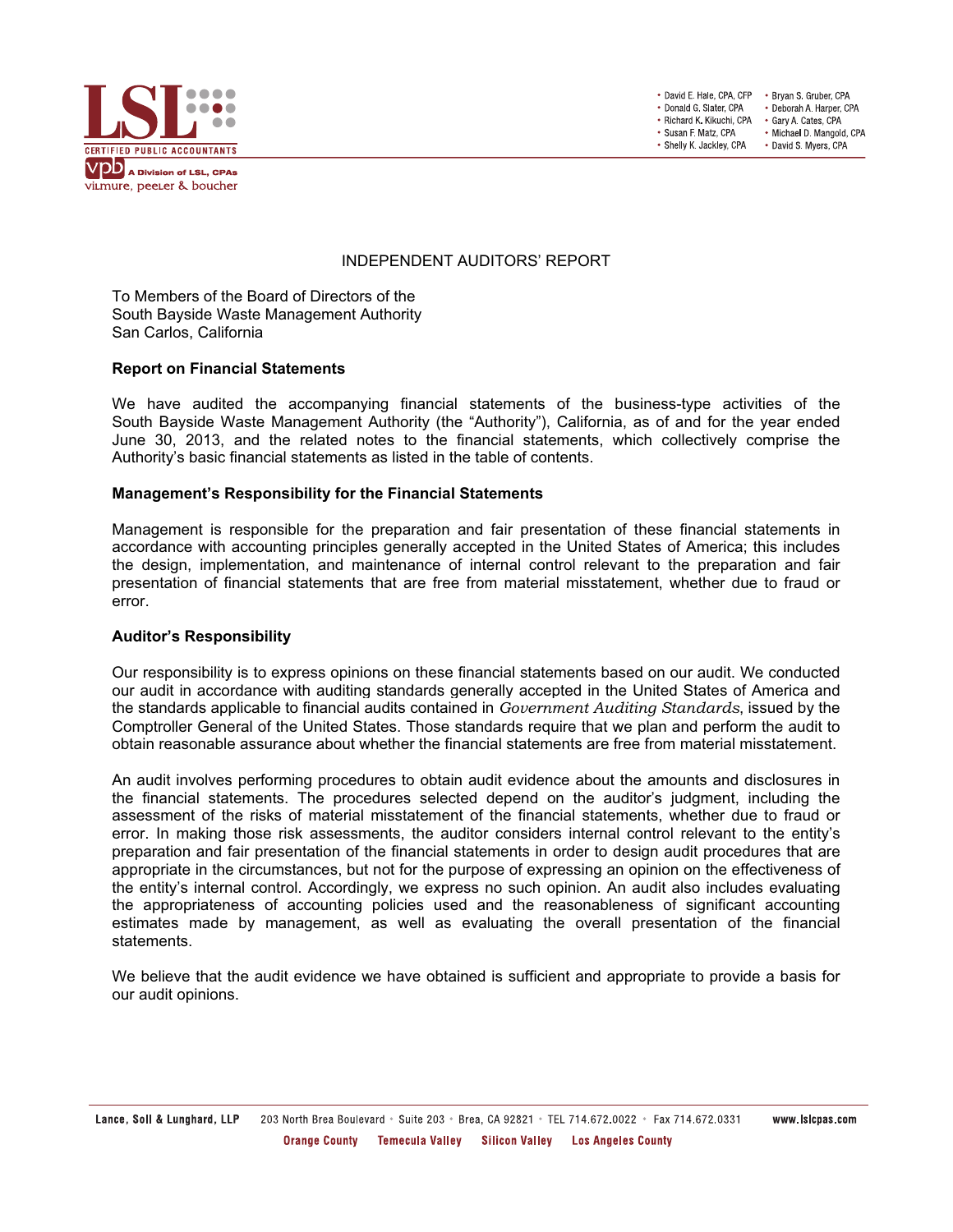

To Members of the Board of Directors of the South Bayside Waste Management Authority San Carlos, California

# **Opinion**

In our opinion, the financial statements referred to above present fairly, in all material respects, the respective financial position of the business-type activities of the Authority, as of June 30, 2013, and, the respective changes in financial position and, where applicable, cash flows for the year then ended in accordance with accounting principles generally accepted in the United States of America.

# **Other Ma atters**

# *Required Supplementary Information*

Accounting principles generally accepted in the United States of America require that the management's discussion and analysis as listed in the table of contents be presented to supplement the basic financial statements. Such information, although not a part of the basic financial statements, is required by the Governmental Accounting Standards Board, who considers it to be an essential part of financial reporting for placing the basic financial statements in an appropriate operational, economic, or historical context. We have applied certain limited procedures to the required supplementary information in accordance with auditing standards generally accepted in the United States of America, which consisted of inquiries of management about the methods of preparing the information and comparing the information for consistency with management's responses to our inquiries, the basic financial statements, and other knowledge we obtained during our audit of the basic financial statements. We do not express an opinion or provide any assurance on the information because the limited procedures do not provide us with sufficient evidence to express an opinion or provide any assurance.

# **Other Reporting Required by Government Auditing Standards**

In accordance with Government Auditing Standards, we have also issued our report dated December 4, 2013, on our consideration of the Authority's internal control over financial reporting and on our tests of its compliance with certain provisions of laws, regulations, contracts, and grant agreements and other matters. The purpose of that report is to describe the scope of our testing of internal control over financial reporting and compliance and the results of that testing, and not to provide an opinion on internal control over financial reporting or on compliance. That report is an integral part of an audit performed in accordance with *Government Auditing Standards* in considering the Authority's internal control over financial reporting and compliance.

Lance, Soll & Lunghard, LLP

Brea, Cal ifornia December 4, 2013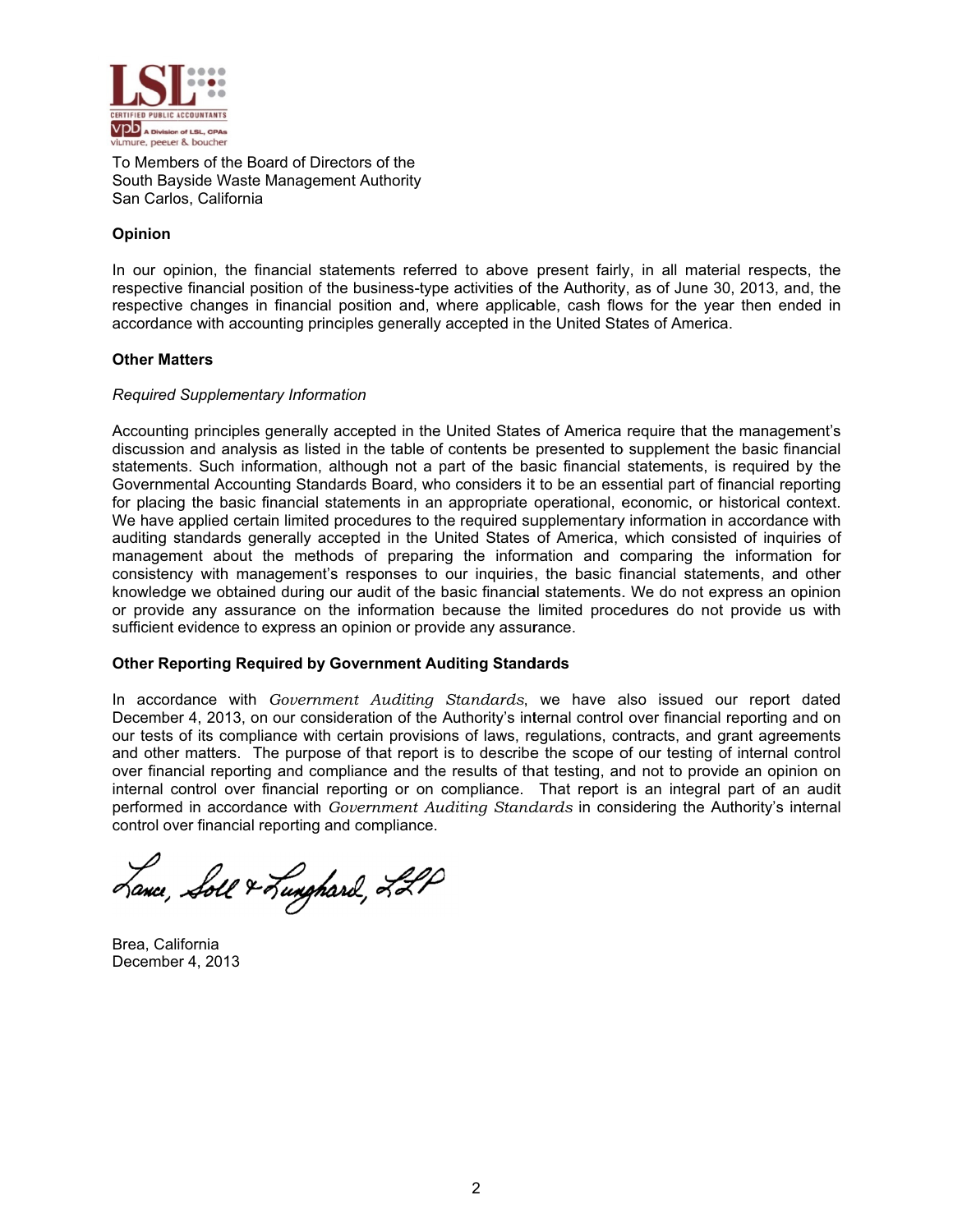# **SOUTH BAYSIDE WASTE MANAGEMENT AUTHORITY Management's Discussion and Analysis June 30, 2013**

The Management's Discussion and Analysis (MD&A) section presents an overview and analysis of the financial performance of the South Bayside Waste Management Authority (SBWMA) for the fiscal year ended June 30, 2013. It should be read in conjunction with the audited financial statements that follow this section.

# **OVERVIEW OF THE FINANCIAL STATEMENTS**

The SBWMA's financial statements include:

*Statement of Net Position* presents information on the SBWMA's assets and liabilities as of yearend, with the difference between the two reported as net position. Over time, increases or decreases in net position may serve as a useful indicator of whether the financial position of the Authority is improving or deteriorating.

*Statement of Revenues, Expenses, and Changes in Net Position* presents the results of the SBWMA's operations over the course of the fiscal year and information as to how the net position changed during the year. These statements can be used as an indicator of the extent to which the Authority has successfully recovered its costs through user fees and other charges.

*Statement of Cash Flows* presents changes in cash and cash equivalents resulting from operational, capital, non-capital, and investing activities. The statement summarizes the annual flow of cash receipts and cash payments, without consideration of the timing of the event giving rise to the obligation or receipt and exclude non-cash accounting measures of depreciation or amortization of assets.

*Notes to Financial Statements* provide information that is essential to a full understanding of the financial statements that is not displayed on the face of the financial statements.

# **FINANCIAL ANALYSIS**

The following table summarizes the Authority's changes in net position from last year to this year.

|                                     | <b>Comparative Net Position</b><br>June 30, 2013 and 2012 |                |                   |            |
|-------------------------------------|-----------------------------------------------------------|----------------|-------------------|------------|
|                                     | <b>FY2013</b>                                             | <b>FY 2012</b> | \$ Change         | $%$ Change |
| Current and other assets            | 24,299,730<br>SS.                                         | \$24,166,865   | \$<br>132,865     | $0.5\%$    |
| Capital assets, net of depreciation | 58,344,825                                                | 62,355,202     | (4,010,377)       | $-6.4\%$   |
| Total assets                        | 82,644,555                                                | 86,522,067     | (3,877,512)       | $-4.5\%$   |
| Long-term debt outstanding          | 55,577,247                                                | 56,679,747     | (1,102,500)       | $-1.9\%$   |
| Other liabilities                   | 5,268,778                                                 | 6,338,147      | (1,069,369)       | $-16.9\%$  |
| <b>Total liabilities</b>            | 60,846,025                                                | 63,017,894     | (2,171,869)       | $-3.4\%$   |
| Net position:                       |                                                           |                |                   |            |
| Net investment in capital assets    | 7,010,937                                                 | 10,449,154     | (3,438,217)       | $-32.9%$   |
| Unrestricted                        | 14,787,593                                                | 13,055,019     | 1,732,574         | 13.3%      |
| Total net position                  | 21,798,530                                                | \$23,504,173   | \$<br>(1,705,643) | $-7.3\%$   |

# **Table 1**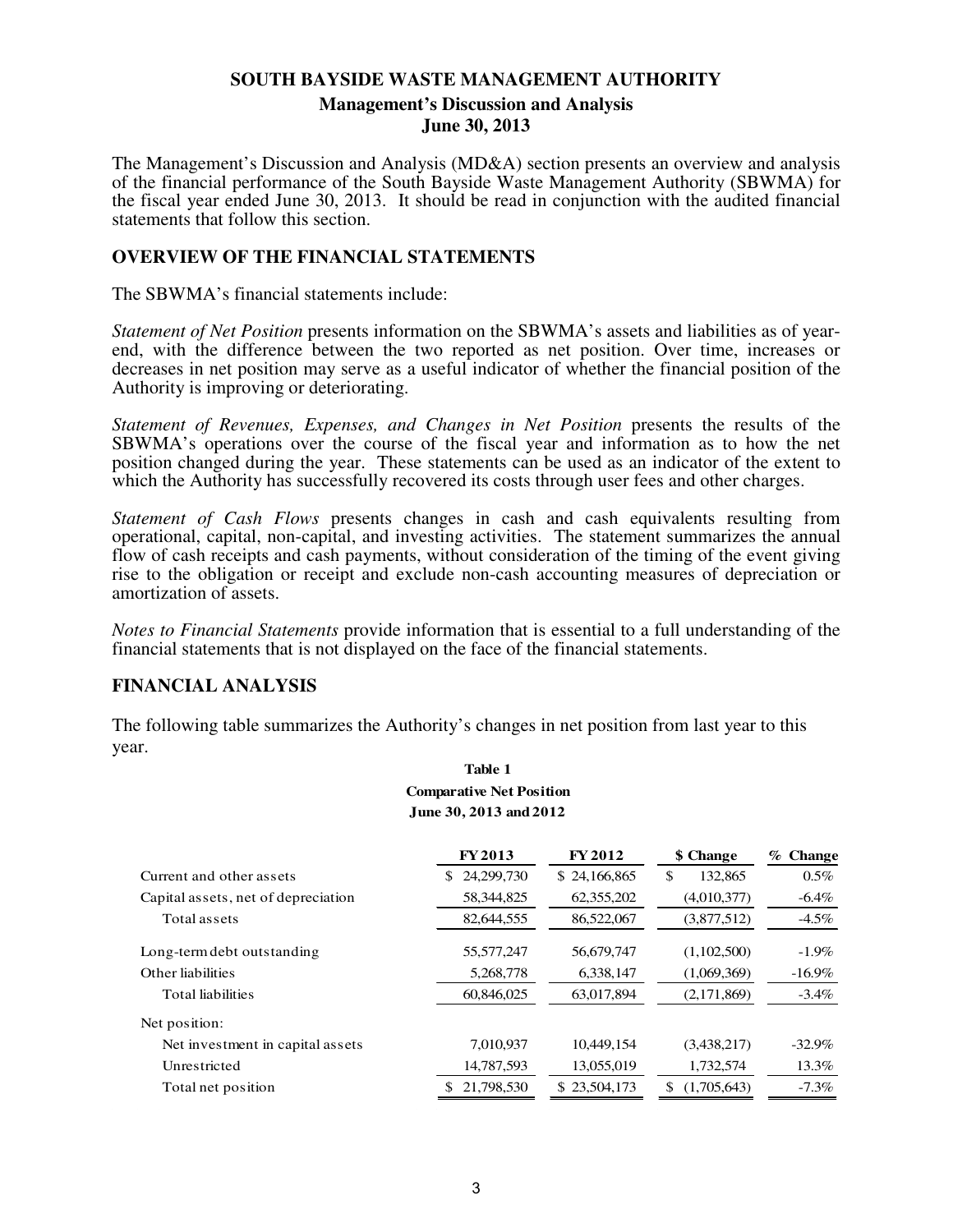# *Net Position*

The total net position decreased by \$1.7 million or 7% from the prior fiscal year. The net decrease of \$1.7 million is the result of a \$3.4 million decrease in net investment in capital assets that is offset by a \$1.7 million increase in unrestricted net position.

The \$3.4 million decrease is primarily due to changes in capital assets and implementation of new accounting principles. The changes in capital assets are explained in detail in the *Capital Assets* section below. The change in net investment in capital assets due to accounting principles was a result of the implementation of GASB 65. The Authority implemented GASB Statement 65, Items Previously Reported as Assets and Liabilities. GASB 65, among other things, amends prior guidance with respect to the treatment of bond issuance costs. Under the new guidance, debt issuance costs should be recognized as an expense in the period incurred, rather than be reported as deferred charges to be recognized systematically over the life of the debt. The recognition of this deferred charge as an expense caused a \$0.5 million decrease in net investment in capital assets.

The unrestricted net position increased from \$13.1 million as of FY 2012 to \$14.8 million as of FY 2013. This was an increase of \$1.7 million during FY 2013. This increase is due to a 5.9 million increase in operating income, excluding depreciation that was offset by \$3.1 million of interest payment and \$1.1 million in principal payment of the 2009 Bonds.

The largest portion of the Authority's assets is its investment in net capital assets totaling \$58.3 million. These assets that comprise of land, construction-in-progress, buildings, equipment and infrastructure less accumulated depreciation are primarily located at the Shoreway Environmental Center. The actual year-over-year comparison of the capital assets, net of accumulated depreciation, shows a decrease of \$4 million or 6% because of an increase in accumulated depreciation and a decrease in construction-in-progress. These changes are further explained in the *Capital Assets* section below.

The decrease of \$1.1 million or 17% in other liabilities is related to the timing of accruals for the Shoreway operations.

The net investment in capital assets is \$7.0 million as of June 30, 2013. It represents the Authority's investment in infrastructure and other capital assets, net of amounts borrowed to finance that investment. Therefore, these funds are not available for spending. It should be noted that even though the Authority's investment in capital assets is reported net of related debt, the resources needed to repay this debt must be provided from other sources because capital assets cannot be used to liquidate these liabilities.

Unrestricted net position totaling \$14.8 million, an increase of \$1.7 million, represent the part of net position that can be used to finance operations.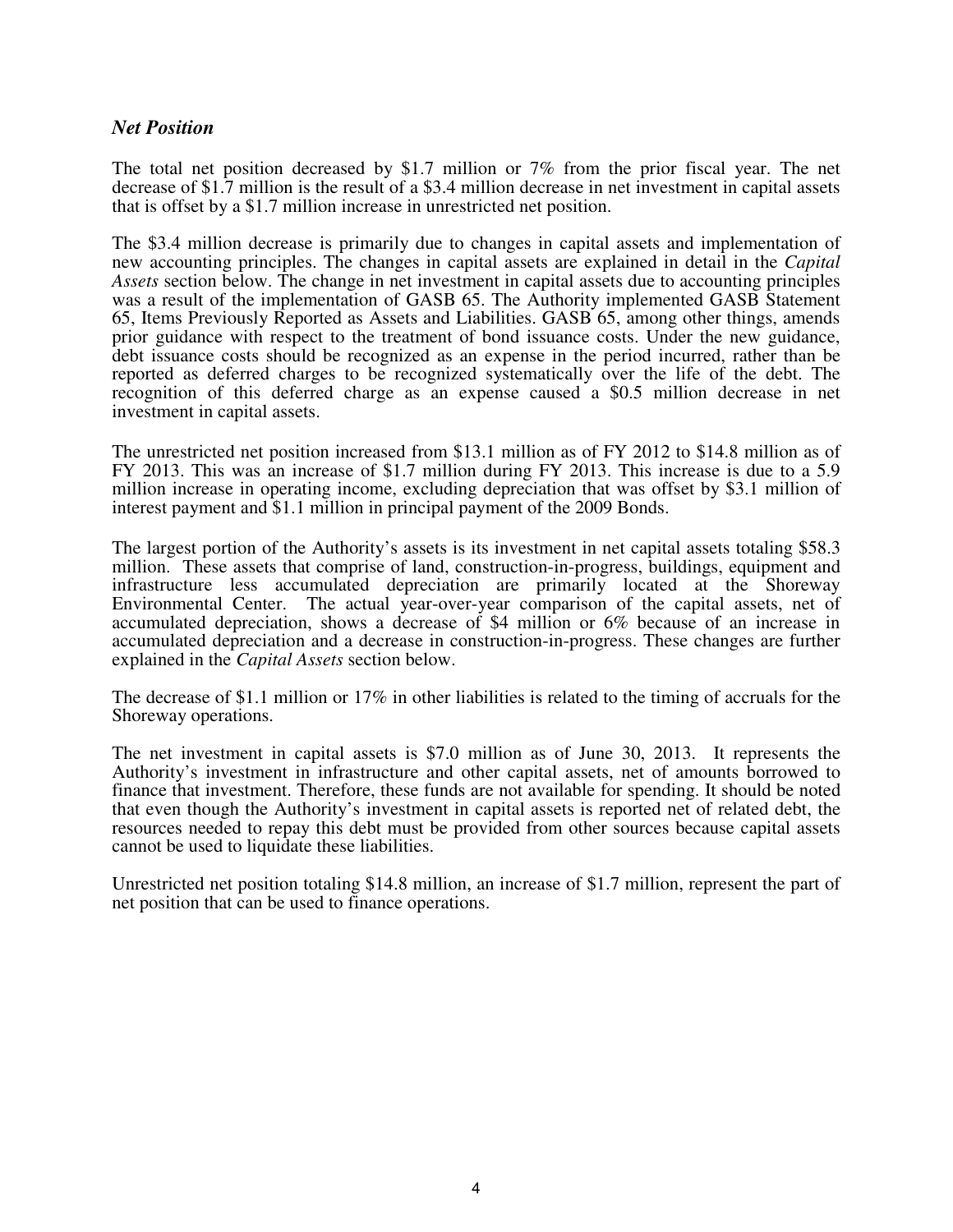# *Results of Operations*

The following table summarizes the Authority's revenues, expenses, and changes in net position.

# **Table 2 Comparative Revenues, Expenses, and Changes in Net Position Years Ended June 30, 2013 and 2012**

|                                     | <b>FY2013</b>       | <b>FY2012</b>    | \$ Change        | % Change   |
|-------------------------------------|---------------------|------------------|------------------|------------|
| Revenues                            |                     |                  |                  |            |
| Charges for services                | 31, 135, 507<br>\$. | 29,240,206<br>\$ | 1,895,301<br>\$. | $6.5\%$    |
| Commodity revenue                   | 9,547,841           | 10,084,135       | (536,294)        | $-5.3\%$   |
| Other operating revenues            | 615,793             | 547,925          | 67,868           | 12.4%      |
| Investment Income                   | 59,234              | 209,502          | (150, 268)       | $-71.7\%$  |
| <b>Total Revenues</b>               | 41,358,375          | 40,081,768       | 1,276,607<br>\$  | $3.2\%$    |
| Expenses                            |                     |                  |                  |            |
| Operating expenses                  | 38,538,402          | 36,711,789       | 1,826,613        | 5.0%       |
| Interest expense                    | 3,124,738           | 3,284,655        | (159, 917)       | $-4.9\%$   |
| Amortization expenses               |                     | 22,222           | (22, 222)        | $-100.0\%$ |
| Total Expenses                      | 41,663,140          | 40,018,666       | 1,644,474        | $4.1\%$    |
| Increase (decrease) in net position | (304,765)           | 63,102           | (367, 867)       | $-583.0\%$ |
| Beginning net position              | 23,504,173          | 24,791,919       | (1,287,746)      | $-5.2\%$   |
| Restatements                        | (1,400,878)         | (1,350,848)      | (50,030)         | 100.0%     |
| Beginning net position, restated    | 22, 103, 295        | 23,441,071       | (1,337,776)      | $-5.7\%$   |
| Ending net position                 | 21,798,530<br>S     | 23,504,173<br>\$ | (1,705,643)      | $-7.3\%$   |

While the Statement of Net Position (Table 1 above) shows the change in financial position, the Statement of Activities (Table 2 above) provides answers as to the nature and sources of the changes.

Charges for services increased by \$1.9 million or 6%, primarily due to higher pricing of approximately 2.7% and increased tonnage of approximately 3%. Since 79% of operating expense is variable to volume, both SBR's operating costs and disposal and processing costs increased, both of which are based on per ton fees. In addition, both of these major cost categories have annual fee adjustments. As reflected in the Table 2 above, there has been a commensurate increase of \$1.8 million or a 5% increase in the operating expenses. Total operating expenses include SBR's operations expense, disposal and processing expense, the SBWMA administration expenses, franchise fees, and depreciation.

Commodity revenue decreased by 0.5 million or 5% due to a decrease in commodity prices and an increase in revenue sharing with SBR, for FY2013 as compared to FY2012.

There is no amortization expense of bond issuance cost in FY 2013. This is due to the implementation of new accounting principle, as related to GASB 65, discussed in detail in the *Net Position* section above. The remaining unamortized bond issuance cost of \$0.5 million, previously reported in the Statement of Net Position has been recognized as an expense. However, the accounting changes of this statement is required to be applied retroactively and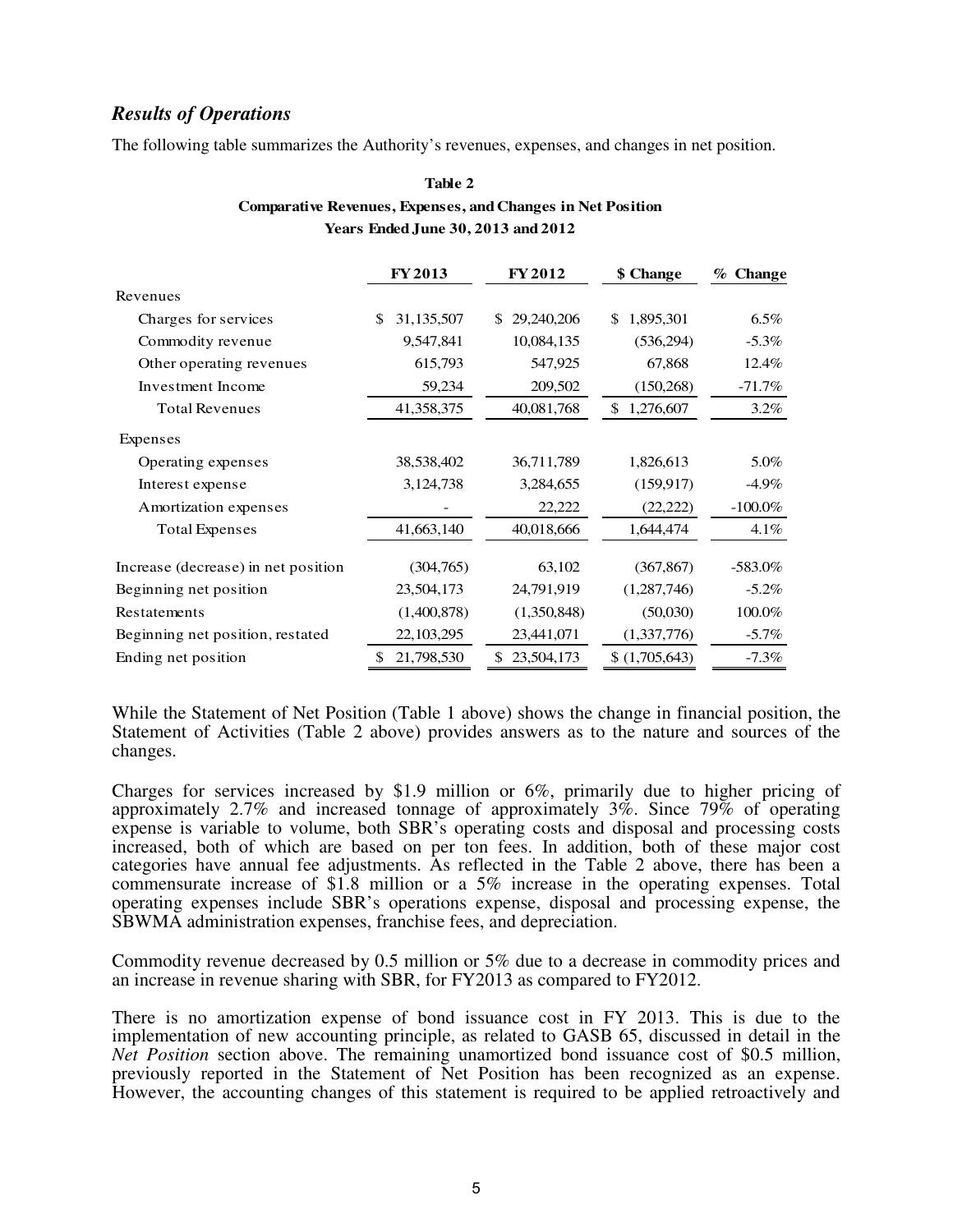therefore the Authority has reported this in the restatement of the beginning net position. The remaining \$0.9 million restatement relates to the interest expense that was previously capitalized.

# *Reserves*

In 2002, the SBWMA Board established a reserve policy to set aside certain portions of unrestricted net position for specific uses in order to protect the short and long-term financial operation of the Authority. In May 2013 the Board revised the Cash Reserve Policy to accomplish the goal of more clearly defining the Reserve accounts. It maintains the two current reserve accounts - Rate Stabilization Reserve and Equipment Replacement Reserve, and replaced the existing Operating Reserve with an Emergency Reserve Account. The Emergency Reserve is to address unexpected and sudden capital needs or significant one-time increases in Shoreway operating expenses associated with "damage by natural disasters, acts of war or terrorism, or other community emergency scenarios that are not covered by existing insurance policies". The new Policy also changed the priority order of the accounts so the Rate Stabilization Reserve is first in priority followed by the Emergency Reserve.

Table 3 below reflects the amount of reserves that have been designated by the Board in the fiscal years 2013 and 2012.

|                                    | <b>FY 2013</b> |            |    | <b>FY 2012</b> |  |  |
|------------------------------------|----------------|------------|----|----------------|--|--|
| <b>Operating Reserve</b>           |                | n/a        | \$ | 3,632,534      |  |  |
| <b>Rate Stabilization Reserve</b>  |                | 3,032,613  |    | 3,632,534      |  |  |
| <b>Emergency Reserve</b>           |                | 3,032,613  |    |                |  |  |
| Equipment Replacement              |                | 823,757    |    | 612,500        |  |  |
| Master Plan Spending               |                | n/a        |    | 661,136        |  |  |
| 2009 A Bond Repayment              |                | 958,333    |    |                |  |  |
| 2009 B Note Repayment              |                | 3,000,000  |    | 972,973        |  |  |
| Undesignated                       |                | 3,940,277  |    | 3,543,342      |  |  |
| <b>Total Unrestricted Reserves</b> | \$             | 14,787,593 |    | 13.055.019     |  |  |

# **Table 3 Unrestricted Reserves Balances**

# *Capital Assets*

The following table summarizes changes in the Authority's capital assets.

# **Years Ended June 30, 2013 and 2012 Capital Assets, Net of Depreciation Table 4**

|                                 | <b>FY 2013</b>     | <b>FY 2012</b>   |   | \$ Change   | $%$ Change |
|---------------------------------|--------------------|------------------|---|-------------|------------|
| Land                            | \$<br>14,000,000   | \$<br>14,000,000 | S |             |            |
| Buildings and system            | 34, 105, 819       | 33,878,149       |   | 227,670     | $0.7\%$    |
| Machinery and equipment         | 22,531,170         | 22,479,428       |   | 51.742      | $0.2\%$    |
| Construction in progress        | 101,177            | 1,163,654        |   | (1,062,477) | $-91.3\%$  |
| Total Accumulated depreciation  | (12, 393, 341)     | (9,166,029)      |   | (3,227,312) | 35.2%      |
| <b>Total Net Capital Assets</b> | \$<br>58, 344, 825 | 62,355,202       |   | (4,010,377) | $-6.4\%$   |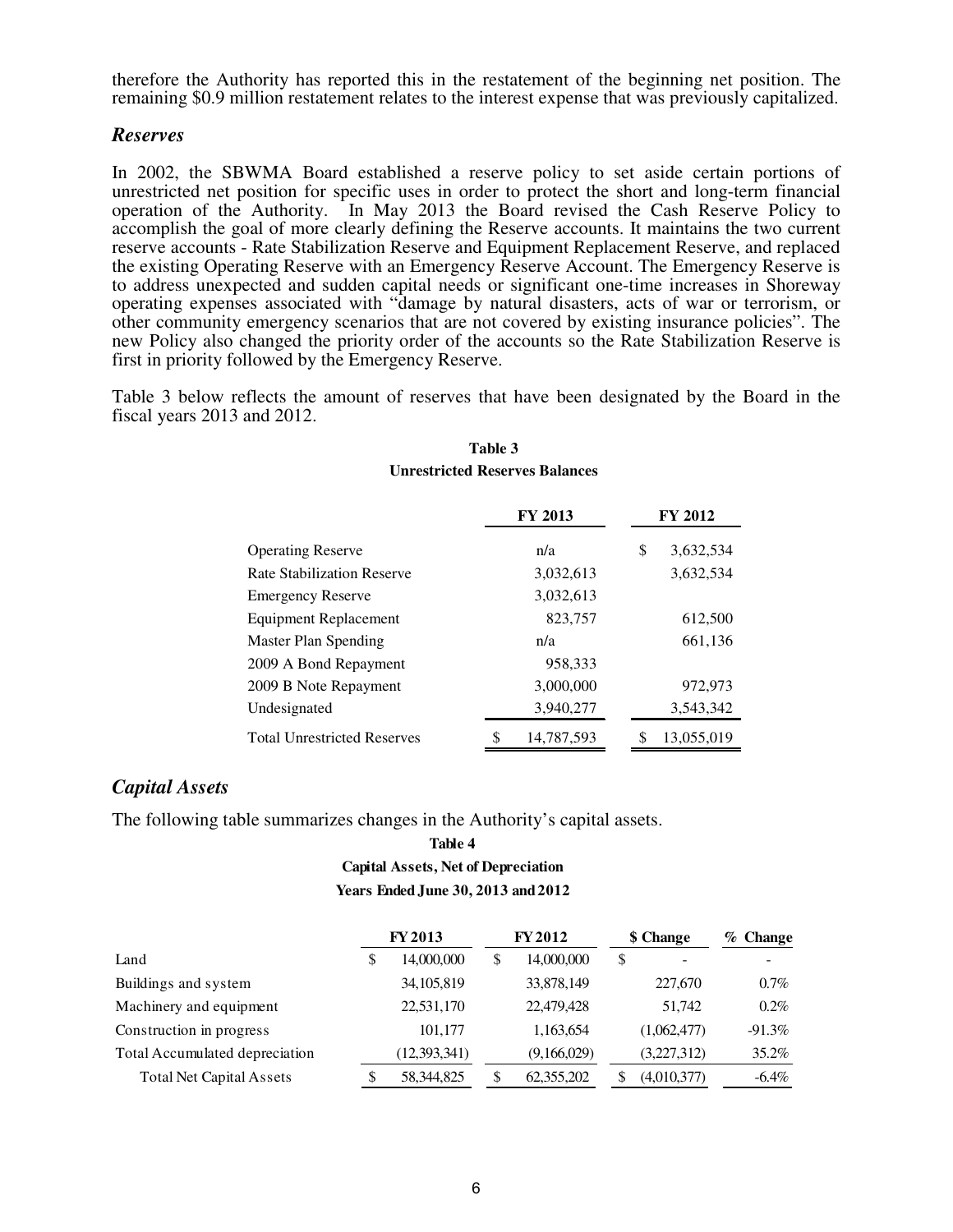The major change to capital assets was mainly because of a \$3.2 million increase in accumulated depreciation for new assets placed into operations. There was also a \$1.1 million decrease in Construction in Progress. Of this amount, \$0.9 million relates to an adjustment in construction in progress to recognize interest expenses that did not meet the capitalization criteria. The remaining \$0.2 million decrease relates to transfer of assets from construction in progress to buildings.

The Master Plan construction project was completed under budget, through the diligent efforts of the Project Management team and deductions of some unnecessary cost components, realizing savings of \$1 million.

Additional information on the capital assets can be found in Note (4) of the financial statements.

# *Long-term Debt*

At the end of the current fiscal year, the Authority has \$55.6 million total debt outstanding.

# **Table 5 Outstanding Debt, Net of Amortized Costs June 30, 2013 and 2012**

|                    | <b>FY 2013</b> | <b>FY 2012</b> | <b>\$</b> Change         | $\%$ Change |
|--------------------|----------------|----------------|--------------------------|-------------|
| 2009A Revenue Bond | 52,405,000     | 53,500,000     | (1,095,000)              |             |
| 2009B Revenue Bond | 3,000,000      | 3,000,000      | $\overline{\phantom{a}}$ |             |
| Net Premium 2009A  | 172.247        | 179,747        | (7,500)                  | $-4.17\%$   |
| Total              | 55,577,247     | 56,679,747     | \$(1,102,500)            | $-1.95\%$   |

Long-term debt consisted of the Revenue Bonds Series 2009A and B that were issued to finance the construction and renovation of a solid waste materials recovery facility and transfer station as well as related equipment. The balance of long-term debt decreased because of the payment of principal, starting in the current fiscal year.

Additional information on the Authority's long-term debt can be found in the Note (5) to the accompanying financial statements.

# **SUBSEQUENT EVENTS**

The Board adopted a resolution approving early redemption of the Solid Waste Enterprise Revenue Bonds Series 2009B during the Board meeting on June 27, 2013. The Board felt that early redemption of the bonds was in the best financial interests of the Authority. The early redemption resulted in net savings of \$141,000. It was paid in full on August 15, 2013, one year before it was due.

# **CONTACTING THE AUTHORITY'S FINANCIAL MANAGEMENT**

This financial report is designed to provide our member agencies, investors and creditors with a general overview of the Authority's finances and to show the Authority's accountability for the revenues and expenditures in the course of doing business. If you have questions about this report or need additional financial information, contact the Executive Director, South Bayside Waste Management Authority, 610 Elm Street, San Carlos, California 94070.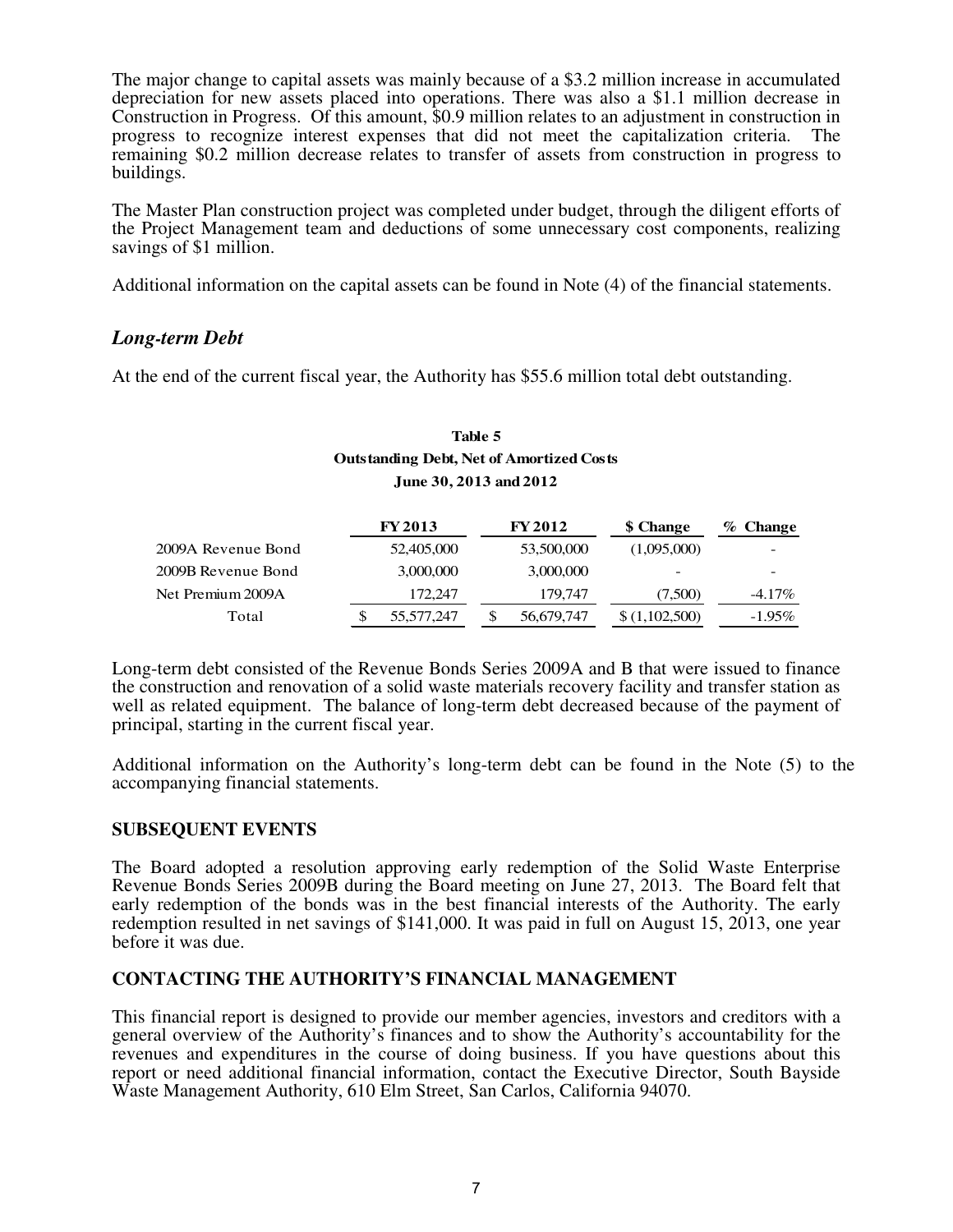# **STATEMENT OF NET POSITION JUNE 30, 2013**

|                                                  | <b>Business-Type</b><br><b>Activities</b> |
|--------------------------------------------------|-------------------------------------------|
| <b>ASSETS</b>                                    |                                           |
| <b>Current Assets:</b>                           |                                           |
| Cash and investments for operations              | \$<br>14,324,388                          |
| Accounts receivable                              | 3,716,945                                 |
| Interest receivable                              | 10,636                                    |
| Prepaid items                                    | 23,919                                    |
| <b>Total Current Assets</b>                      | 18,075,888                                |
| <b>Noncurrent Assets:</b>                        |                                           |
| Cash and cash equivalents with fiscal agent      | 6,223,842                                 |
| Capital assets                                   |                                           |
| Land                                             | 14,000,000                                |
| Construction in progress                         | 101,177                                   |
| <b>Building</b>                                  | 34,105,819                                |
| Equipment                                        | 22,531,170                                |
| Less: Accumulated depreciation                   | (12, 393, 341)                            |
| Net capital assets                               | 58,344,825                                |
| <b>Total Noncurrent Assets</b>                   | 64,568,667                                |
| <b>Total Assets</b>                              | 82,644,555                                |
| <b>LIABILITIES</b>                               |                                           |
| <b>Current Liabilities:</b>                      |                                           |
| Accounts payable                                 | 2,736,962                                 |
| <b>Accrued liabilities</b>                       | 194,623                                   |
| Interest payable                                 | 1,041,038                                 |
| Current portion of compensated absences          | 14,714                                    |
| Long-term debt, due in one year                  | 4,150,000                                 |
| <b>Total Current Liabilities</b>                 | 8,137,337                                 |
| Noncurrent Liabilities:                          |                                           |
| <b>Accrued liabilities</b>                       | 1,275,135                                 |
| Compensated absences due in more than one year   | 6,306                                     |
| Long-term debt, due in more than one year        | 51,427,247                                |
| <b>Total Noncurrent Liabilities</b>              | 52,708,688                                |
| <b>Total Liabilities</b>                         | 60,846,025                                |
|                                                  |                                           |
| <b>NET POSITION</b><br>Net Position:             |                                           |
|                                                  |                                           |
| Net investment in capital assets<br>Unrestricted | 7,010,937                                 |
|                                                  | 14,787,593                                |
| <b>Total Net Position</b>                        | 21,798,530<br>P.                          |

**See Independent Auditors' Report and Notes to Basic Financial Statements**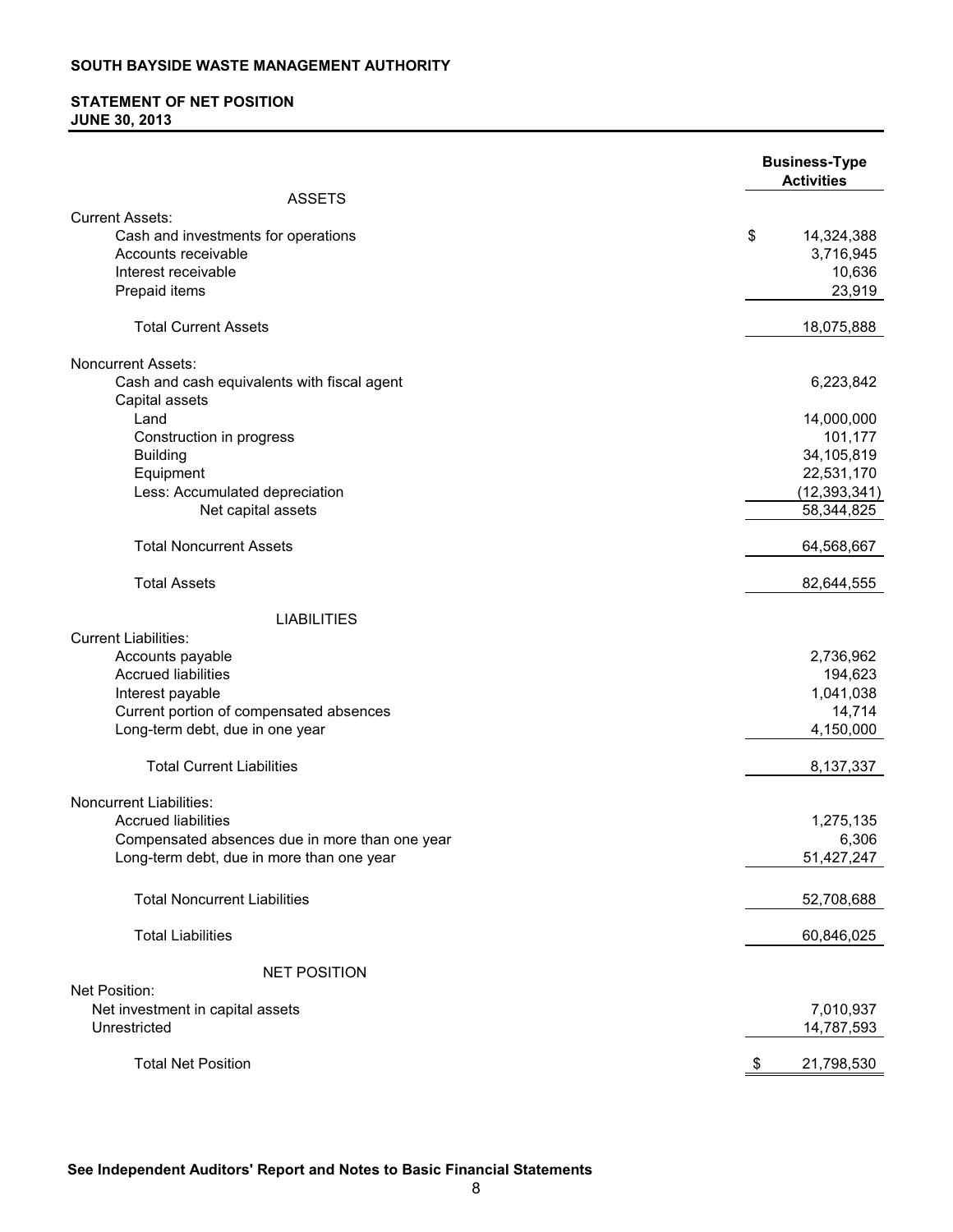# **STATEMENT OF REVENUES, EXPENSES AND CHANGES IN NET POSITION FOR THE YEAR ENDED JUNE 30, 2013**

| <b>OPERATING REVENUES:</b>                                       |                        |
|------------------------------------------------------------------|------------------------|
| Charges for services                                             | \$<br>31,135,507       |
| Commodity revenue                                                | 9,547,841              |
| Other                                                            | 615,793                |
| <b>Total Operating Revenues</b>                                  | 41,299,141             |
|                                                                  |                        |
| <b>OPERATING EXPENSES:</b>                                       |                        |
| Shoreway operations                                              | 31,393,691             |
| SBWMA program administration<br>Franchise fee - transfer station | 2,439,532              |
| Depreciation                                                     | 1,477,867<br>3,227,312 |
|                                                                  |                        |
| <b>Total Operating Expenses</b>                                  | 38,538,402             |
| Operating Income (Loss)                                          | 2,760,739              |
| NONOPERATING REVENUES (EXPENSES):                                |                        |
| Investment income                                                | 59,234                 |
| Interest expense                                                 | (3, 124, 738)          |
| Net Nonoperating Revenue (Expense)                               | (3,065,504)            |
|                                                                  |                        |
| Change in Net Position                                           | (304, 765)             |
| NET POSITION AT BEGINNING OF YEAR                                | 23,504,173             |
| <b>RESTATEMENTS</b>                                              | (1,400,878)            |
|                                                                  |                        |
| NET POSITION - BEGINNING OF YEAR, AS RESTATED                    | 22,103,295             |
| NET POSITION AT END OF YEAR                                      | 21,798,530             |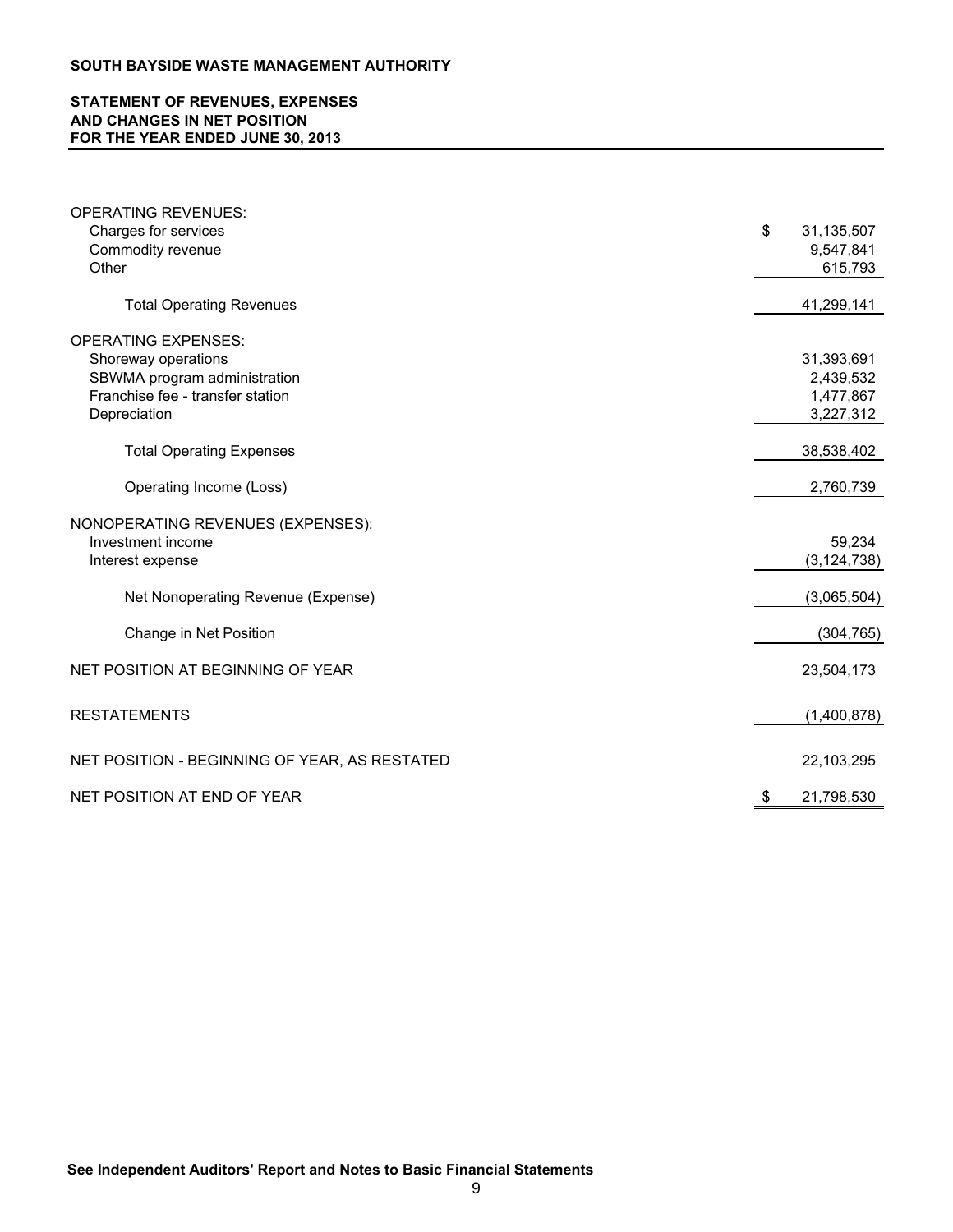# **STATEMENT OF CASH FLOWS FOR THE YEAR ENDED JUNE 30, 2013**

| CASH FLOWS FROM OPERATING ACTIVITIES:                                                  |                                    |
|----------------------------------------------------------------------------------------|------------------------------------|
| Cash received from customers<br>Payments to suppliers                                  | \$<br>41,100,852<br>(36, 382, 776) |
|                                                                                        |                                    |
| Net Cash Flows from Operating Activities                                               | 4,718,076                          |
| CASH FLOWS FROM INVESTING ACTIVITIES:                                                  |                                    |
| (Increase) decrease in cash and investments with fiscal agent                          | (30, 359)                          |
| Interest received                                                                      | 61,176                             |
| Net Cash Flows from Investing Activities                                               | 30,817                             |
| CASH FLOWS FROM CAPITAL AND                                                            |                                    |
| <b>RELATED FINANCING ACTIVITIES:</b>                                                   |                                    |
| Capital asset acquisition and construction                                             | (84, 488)                          |
| Principal paid on long-term debt                                                       | (1,095,000)                        |
| Interest paid                                                                          | (3, 150, 488)                      |
| Net Cash Flows from Capital and Related Financing Activities                           | (4,329,976)                        |
| <b>NET INCREASE IN CASH</b>                                                            |                                    |
| AND CASH EQUIVALENTS                                                                   | 418,917                            |
| CASH AND CASH EQUIVALENTS - BEGINNING OF YEAR                                          | 13,905,471                         |
| CASH AND CASH EQUIVALENTS - END OF YEAR                                                | \$<br>14,324,388                   |
| RECONCILIATION OF OPERATING INCOME TO NET                                              |                                    |
| CASH PROVIDED BY OPERATING ACTIVITIES                                                  |                                    |
| Operating Income (loss)                                                                | \$<br>2,760,739                    |
| Adjustments to reconcile operating income                                              |                                    |
| net cash provided (used) by operating activities:                                      |                                    |
| Depreciation and amortization                                                          | 3,227,312                          |
| Change in assets and liabilities                                                       |                                    |
| (Increase) decrease in accounts receivables<br>(Increase) decrease in prepaid expenses | (198, 289)<br>(20, 567)            |
| Increase (decrease) in accounts payable                                                | (956, 258)                         |
| Increase (decrease) in accrued liabilities                                             | (85, 194)                          |
| Increase (decrease) in accrued compensated absences                                    | (9,667)                            |
|                                                                                        |                                    |
| <b>Total Adjustments</b>                                                               | 1,957,337                          |
| NET CASH PROVIDED BY                                                                   |                                    |
| OPERATING ACTIVITIES                                                                   | \$<br>4,718,076                    |
| NONCASH INVESTING, CAPITAL                                                             |                                    |
| AND FINANCING ACTIVITIES:                                                              |                                    |
| Amortization related to long-term debt                                                 | \$<br>7,500                        |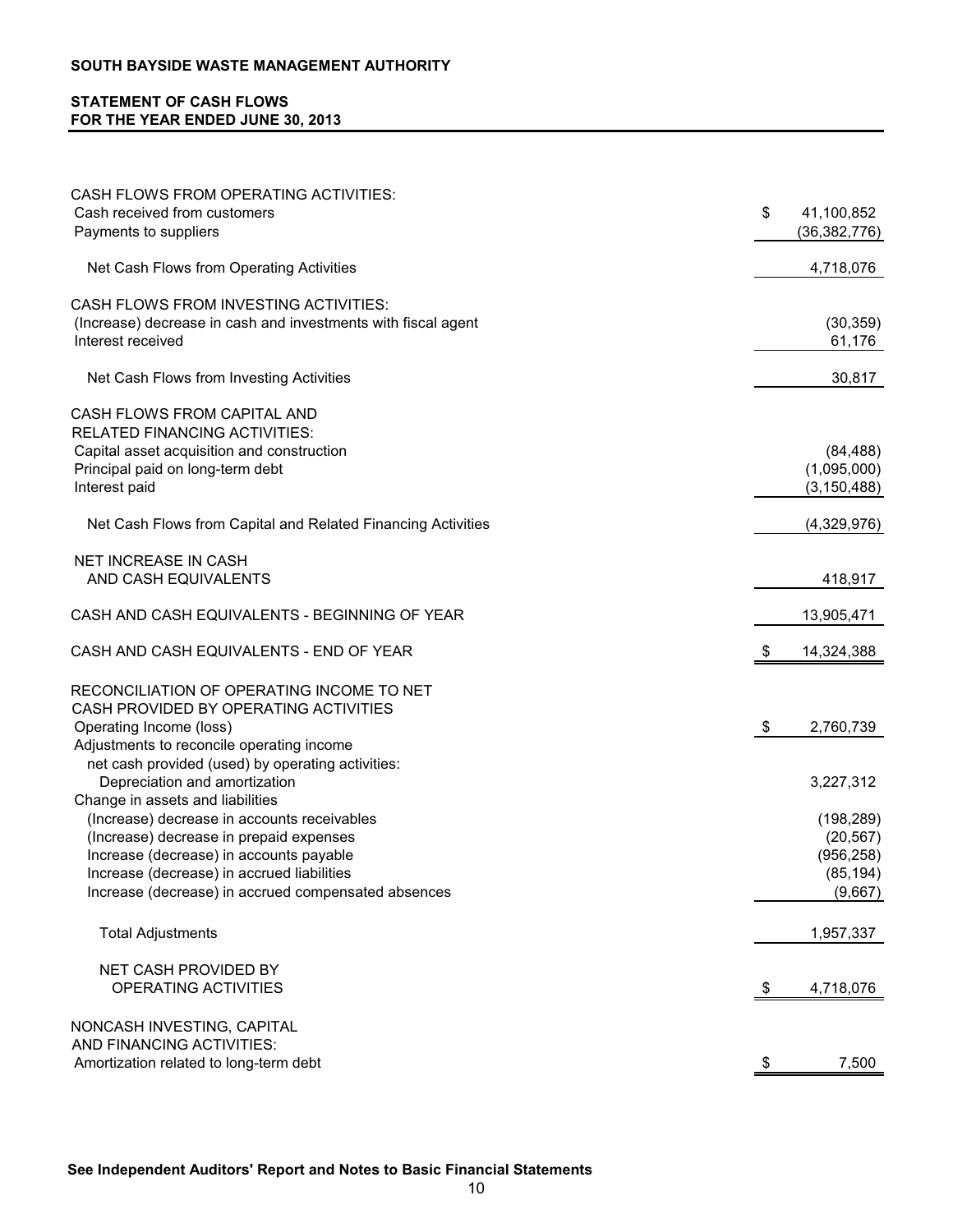# **NOTES TO BASIC FINANCIAL STATEMENTS JUNE 30, 2013**

#### **Note 1: Summary of Significant Accounting Policies**

#### **a. Organization**

The South Bayside Waste Management Authority (the Authority) is a joint powers authority formed on October 13, 1999 for the purpose of joint ownership, financing and administration of the Facilities, currently the San Carlos Transfer Station and the San Mateo Recyclery; and the planning, administration management, review, monitoring, enforcement and reporting of solid waste, recyclable material and plant material collection activities within Authority's service area.

Members of the Authority currently include the cities of Atherton, Belmont, Burlingame, East Palo Alto, Foster City, Hillsborough, Menlo Park, Redwood City, San Carlos, San Mateo, as well as the West Bay Sanitary District and the County of San Mateo.

The Authority is controlled by a twelve member board consisting of one representative from each member. None of the member entities exercise specific control over the budgeting and financing of the Authority's activities beyond their representation on the board. Accounting services are provided by the City of San Carlos.

Through the operation of franchise agreements with each member agency effective January 1, 2011 South Bay Recycling collects fees charged for the use of the Facilities and remits them to the Authority. Pursuant to an Agreement with the Authority, South Bay Recycling will operate the Facilities and be paid compensation based on fees per ton. The fees are adjusted annually based on CPI indexes and CBA agreement wage and benefit rate changes until the current CBA agreements expire in 2013, at which time they revert to index adjustments. In addition, there are various disposal and processing vendors such as BFI, Browning Ferris, Recology Grover, Smurfit-Stone, Zanker Road and Bio-Fuel Systems.

## **b. Enterprise Fund Accounting**

The Authority is a proprietary entity; it uses an enterprise fund format to report its activities for financial statement purposes. Enterprise funds are used to account for operations that are financed and operated in a manner similar to private business enterprises, where the intent of the governing body is that the costs and expenses, including depreciation, of providing goods or services to the general public on a continuing basis be financed or recovered primarily through user charges.

An enterprise fund is used to account for activities similar to those in the private sector, where the proper matching of revenues and costs is important and the full accrual basis of accounting is required. With this measurement focus, all assets and all liabilities of the enterprise are recorded on its balance sheet, all revenues are recognized when earned and all expenses, including depreciation, are recognized when incurred. Enterprise fund equity includes retained earnings and contributed capital.

The Authority implemented GASB Statement 65, Items Previously Reported as Assets and Liabilities. GASB 65, among other things, amends prior guidance with respect to the treatment of debt issuance costs. Debt issuance costs should be recognized in the period incurred rather than be reported on the statement of net position as deferred charges to be recognized systematically over the life of the debt. The accounting changes of this statement should be applied retroactively and therefore the Authority has reported a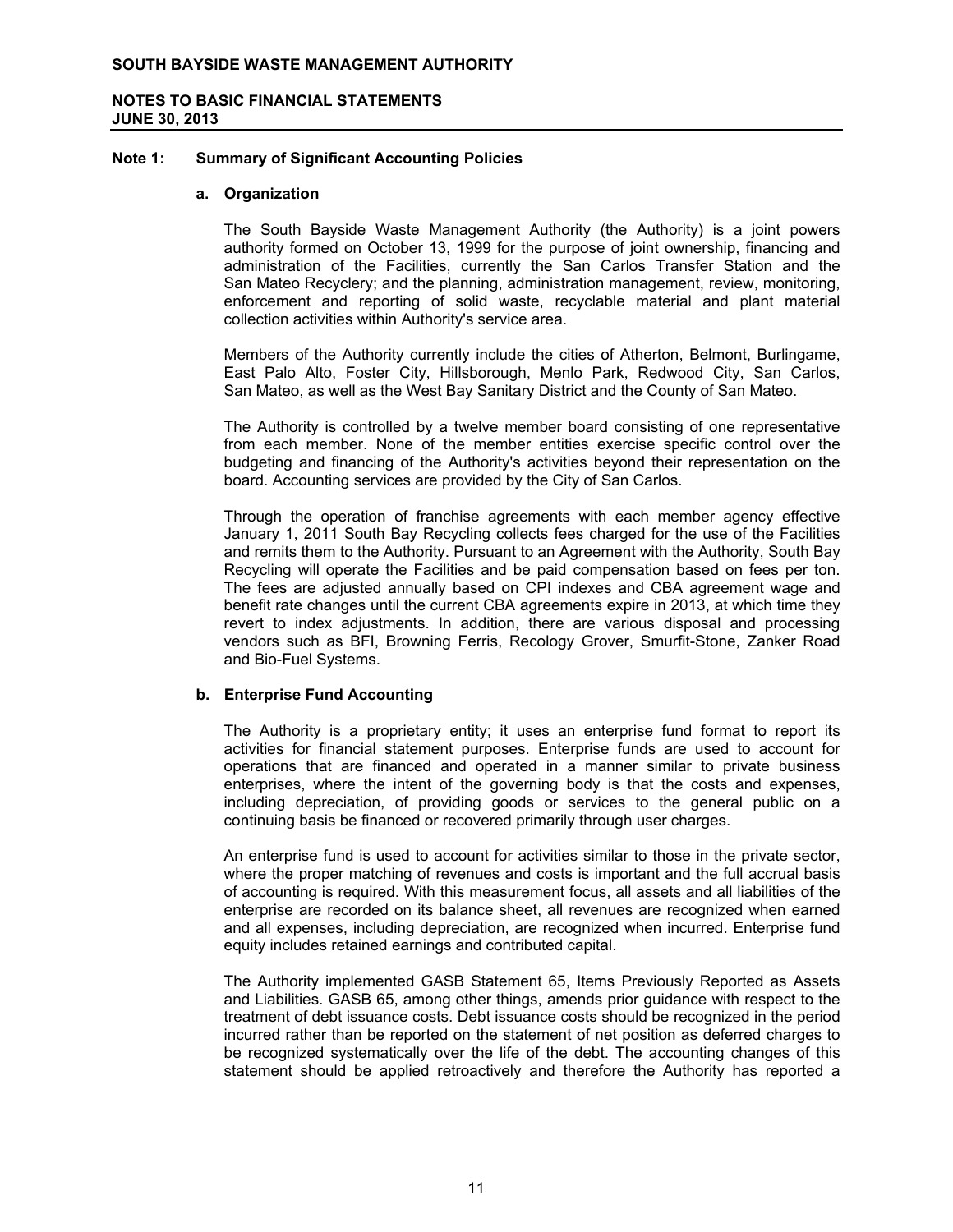#### **Note 1: Summary of Significant Accounting Policies (Continued)**

restatement of beginning net position for any unamortized debt issuance costs previously reported on the statement of net position to conform.

## **c. Net position flow assumption**

Sometimes the Authority will fund outlays for a particular purpose from both restricted (e.g., restricted bond or grant proceeds) and unrestricted resources. In order to calculate the amounts to report as restricted – net position and unrestricted – net position in the proprietary fund financial statements, a flow assumption must be made about the order in which the resources are considered to be applied. It is the Authority's policy to consider restricted – net position to have been depleted before unrestricted – net position is applied.

#### **d. Capital Assets**

All capital assets are valued at historical cost or estimated historical cost if actual historical cost is not available. Contributed capital assets are valued at their estimated fair market value on the date contributed. Expenditures which materially increase the value or life of capital assets are capitalized and depreciated over the remaining useful life of the asset. The Authority's policy is to capitalize all assets with costs exceeding the \$10,000 threshold and a useful life of more than one year.

All capital assets with limited useful lives are depreciated over their estimated useful lives. The purpose of depreciation is to spread the cost of capital assets equitably among all users over the life of these assets. The amount charged to depreciation expense each year represents that year's pro rata share of the cost of capital assets.

Depreciation is provided using the straight line method; meaning the cost of the asset is divided by its expected useful life in years and the result is charged to expense each year until the asset is fully depreciated. The Authority has assigned the useful lives of capital assets by type as listed below:

| Building     | 10 - 40 years  |
|--------------|----------------|
| Improvements | 5 - 20 vears   |
| Equipment    | $5 - 15$ years |

Major outlays for capital assets and improvements are capitalized as projects are constructed. Interest incurred during the construction phase is reflected in the capitalized value of the asset constructed, net of interest earned on the invested proceeds over the same period.

## **e. Compensated Absences**

Compensated absences comprise unpaid vacation which is accrued as earned. All employees who hold full-time regular positions are entitled to 15 working days' vacation pay upon successful completion of their first year of continuous service. The accrual rate increases as length of service exceeds 5 years. Maximum accumulation of vacation is two years' vacation accrual. Upon termination or retirement, full-time employees are entitled to receive compensation at their current base salary for all unused vacation leave. The liability for compensated absences is determined annually.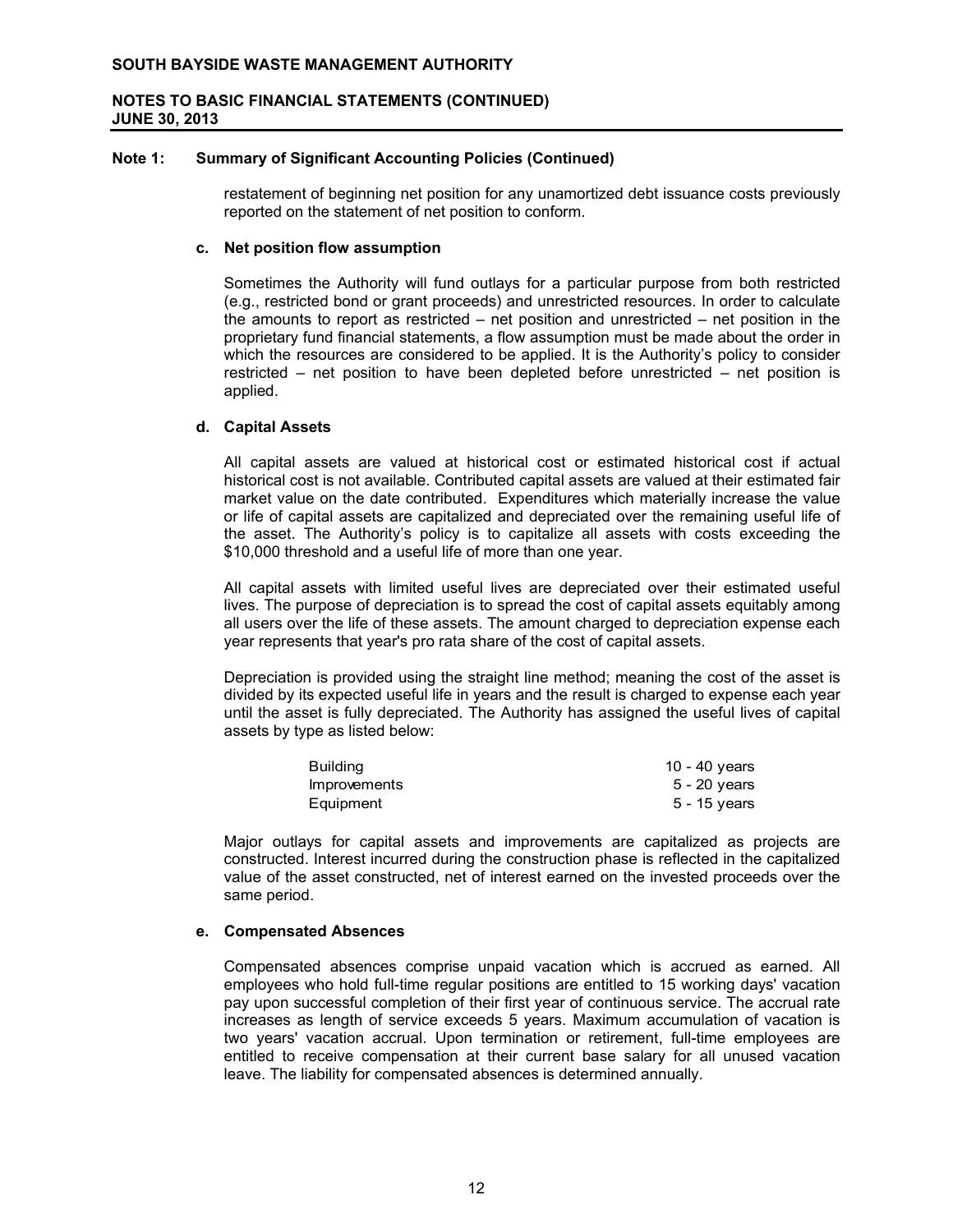#### **Note 1: Summary of Significant Accounting Policies (Continued)**

#### **f. Retirement and Deferred Compensation Plans**

The Authority offers its employees a retirement plan created in accordance with Internal Revenue Code Section 401a. The employer contribution to the 401a is 10% plus a match up to 2% of the employee contribution.

The Authority also offers its employees a deferred compensation plan created in accordance with Internal Revenue Code Section 457b. Pursuant to the IRC subsection (g), all amounts of compensation deferred under the deferred compensation plan, all property, or rights are solely the property and rights of the employee and beneficiaries of the Plan. Deferred compensation funds are not subject to the claims of the Authority's general creditors; consequently, the assets and related liabilities of the plan are not included within the Authority's financial statements.

# **g. Deferred outflows/inflows of resources**

In addition to assets, the statement of financial position will sometimes report a separate section for deferred outflows of resources. This separate financial statement element, deferred outflows of resources, represents a consumption of net position that applies to a future period(s) and so will not be recognized as an outflow of resources (expense/ expenditure) until then. The Authority has no items that qualify for reporting in this category.

In addition to liabilities, the statement of financial position will sometimes report a separate section for deferred inflows of resources. This separate financial statement element, deferred inflows of resources, represents an acquisition of net position that applies to a future period(s) and so will not be recognized as an inflow of resources (revenue) until that time. The Authority has no items that qualify for reporting in this category.

## **Note 2: Cash and Investments**

The Authority pools cash from all sources except cash and investments held by fiscal agents so that it can be invested at the maximum yield consistent with safety and liquidity, while individual funds can make expenditures at any time.

#### **a. Policies**

California Law requires banks and savings and loan institutions to pledge government securities with a market value of 110% of the Authority's cash on deposit, or first trust deed mortgage notes with a market value of 150% of the deposit, as collateral for these deposits. Under California Law this collateral is held in a separate investment pool by another institution in the Authority's name and places the Authority ahead of general creditors of the institution. The Authority Treasurer may waive the collateral requirement for deposits that are fully insured up to \$250,000 by the FDIC.

The Authority invests in individual investments and in investment pools. Individual investments are evidenced by specific identifiable *securities instruments,* or by an electronic entry registering the owner in the records of the institution issuing the security, called the *book entry* system. In order to increase security, the Authority employs the Trust Department of a bank as the custodian of certain Authority managed investments, regardless of their form.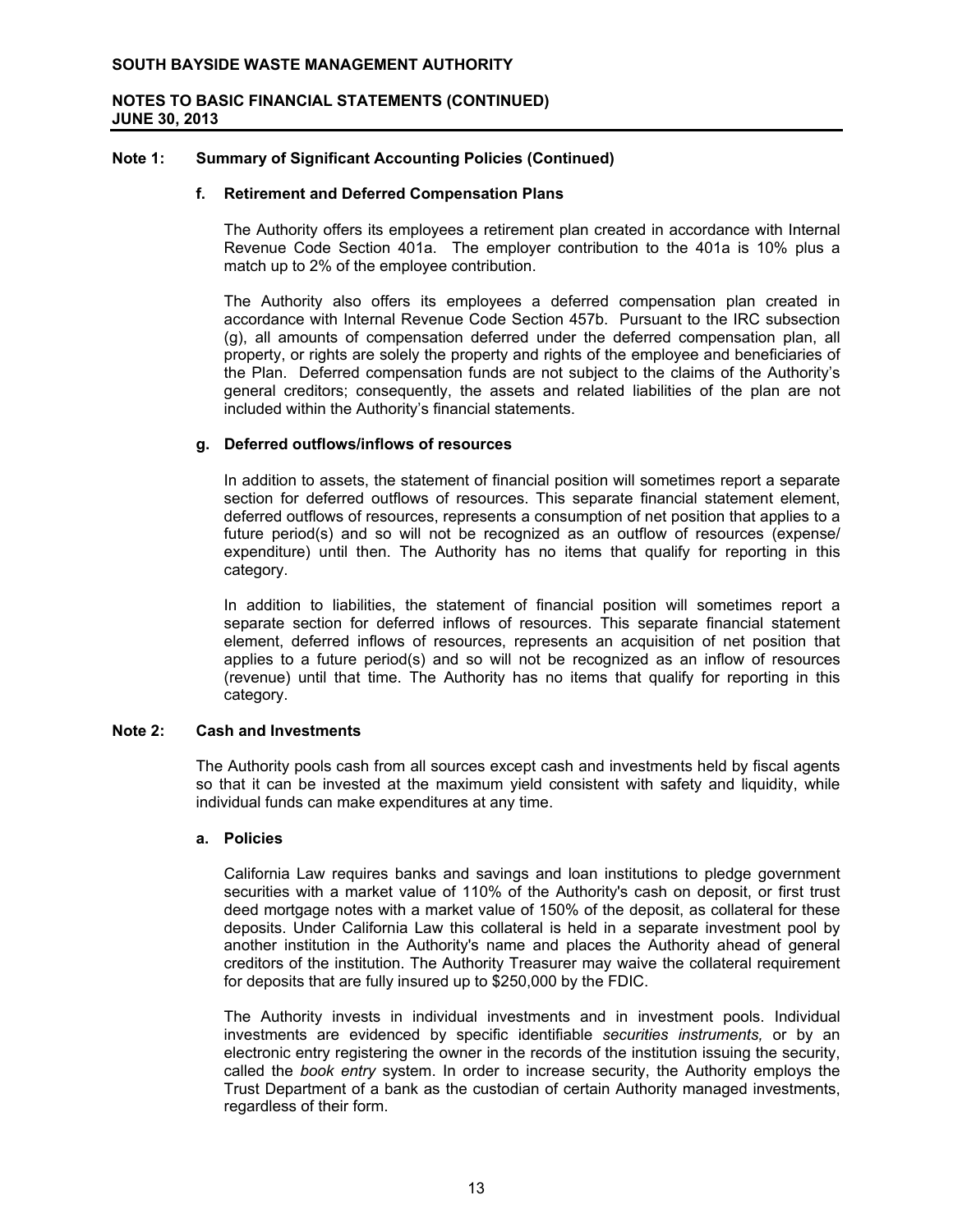#### **Note 2: Cash and Investments (Continued)**

The Authority's investments are carried at fair value, as required by generally accepted accounting principles. The Authority adjusts the carrying value of its investments to reflect their fair value at each fiscal year end, and it includes the effects of these adjustments in income for that fiscal year.

## **b. Classification**

Cash and investments are classified in the financial statements as shown below, based on whether or not their use is restricted under the terms of Authority debt instruments or agreements.

| <b>Statement of Net Position</b>       |     |            |
|----------------------------------------|-----|------------|
| Cash and investments for operations    | \$. | 14,324,388 |
| Cash and investments with fiscal agent |     | 6,223,842  |
|                                        |     |            |
| <b>Total Cash and Investments</b>      | \$. | 20.548.230 |

Cash and investments for operations is used in preparing proprietary fund statements of cash flows because these assets are highly liquid and are expended to liquidate liabilities arising during the year.

# **c. Investment Authorized by the California Government Code and the Authority's Investment Policy**

The Authority's Investment Policy and the California Government Code allow the Authority to invest in the following, provided the credit ratings of the issuers are acceptable to the Authority; and approved percentages and maturities are not exceeded. The table below also identifies certain provisions of the California Government Code, or the Authority's Investment Policy when the Authority's Investment Policy is more restrictive.

|                                                                 |                     | Minimum           |                             | Maximum<br>Investment |
|-----------------------------------------------------------------|---------------------|-------------------|-----------------------------|-----------------------|
| Authorized Investment Type                                      | Maximum<br>Maturity | Credit<br>Quality | Maximum<br>in Portfolio     | In One<br>Issuer      |
| State of California Local Agency<br>Investment Fund (LAIF Pool) | Upon<br>Demand      | N/A               | \$40,000,000<br>per account | N/A                   |
| San Mateo County Investment Pool                                | Upon<br>Demand      | N/A               | 40,000,000<br>per account   | N/A                   |
| U.S. Treasury Bonds, Notes and Bills                            | 5 Years             | N/A               | 100%                        | N/A                   |
| U.S. Government Agency and Federal<br><b>Agency Securities</b>  | 5 Years             | N/A               | 100%                        | N/A                   |
| <b>Bankers Acceptances</b>                                      | 180 Days            | N/A               | 30%                         | (A), (B)              |
| <b>Commercial Paper</b>                                         | 270 Days            | AA.               | 25%                         | (A), (B)              |
| Negotiable Certificates of Deposit                              | 5 Years             | N/A               | 30%                         | (A), (B)              |
| Time Certificates of Deposit - Banks<br>or Savings and Loans    | 5 Years             | N/A               | 25%                         | (A), (B)              |
| Medium Term Corporate Notes                                     | 5 Years             | AA                | 30%                         | (A), (B)              |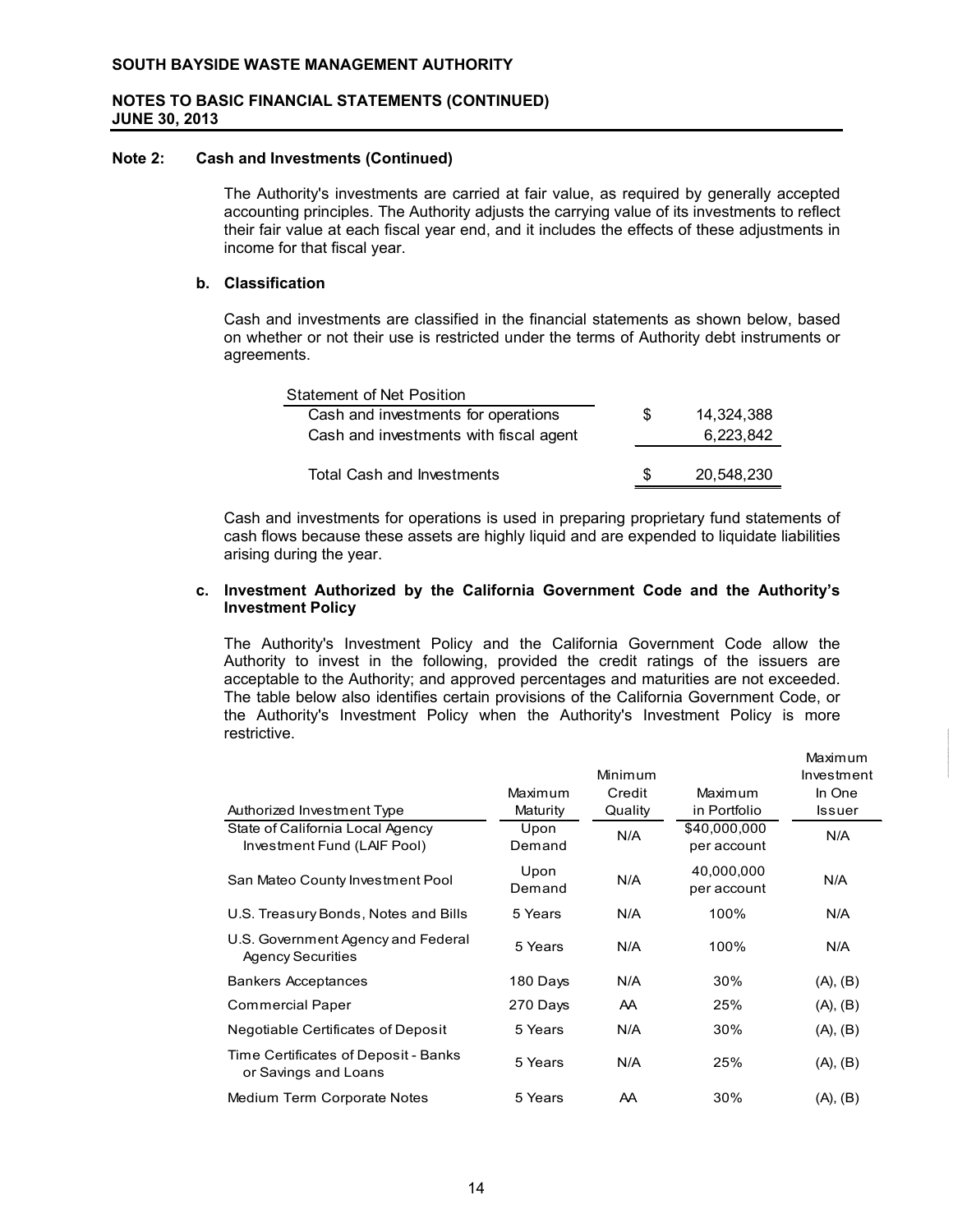#### **Note 2: Cash and Investments (Continued)**

- (A) 5% of outstanding paper of issuing corporation
- (B) 5% of the portfolio in one corporation

#### **d. Investments Authorized by Debt Agreements**

The Authority must maintain required amounts of cash and investments with trustees or fiscal agents under the terms of certain debt issues. These funds are unexpended bond proceeds or are pledged reserves to be used if the Authority fails to meet its obligations under these debt issues. The California Government Code requires these funds to be invested in accordance with Authority resolutions, bond indentures or State statutes. The table below identifies the investment types that are authorized for investments held by fiscal agents. The table also identifies certain provisions of these debt agreements:

|                                                             | Minimum        |
|-------------------------------------------------------------|----------------|
| Authorized Investment Type                                  | Credit Quality |
| Direct obligations of the Department of the Treasury of the |                |
| <b>United States</b>                                        | None           |
| Fully guaranteed obligations of federal agencies            | None           |
| Direct obligations of FNMA, FHLMC, REFCORP, Federal         |                |
| Home Loan, AMBAC Assurance                                  | AAA            |
| U.S. dollar denominated deposit accounts                    | $A - 1 +$      |
| <b>Commercial Paper</b>                                     | AA             |
| Money market fund                                           | AAA            |
| Pre-refunded municipal obligations                          | None           |
| General obligations of States                               | A2/A           |
| State of California Local Agency Investment Fund            | None           |
| San Mateo County Investment Pool                            | None           |
|                                                             |                |

#### **e. Interest Rate Risk**

Interest rate risk is the risk that changes in market interest rates will adversely affect the fair value of an investment. Normally, the longer the maturity of an investment, the greater the sensitivity of its fair value to changes in market interest rates. The Authority generally manages its interest rate risk by holding investments to maturity.

Information about the sensitivity of the fair values of the Authority's investments (including investments held by bond trustees) to market interest rate fluctuations is provided by the following table that shows the distribution of the Authority's investments by maturity or earliest call date:

| Investment Type                                                                                                             |    | 12 Months<br>or less    |   | Total                     |
|-----------------------------------------------------------------------------------------------------------------------------|----|-------------------------|---|---------------------------|
| San Mateo County Investment Pool<br>California Local Agency Investment Fund<br>Cash and Cash Equivalents with Fiscal Agent: | S  | 2,159,304<br>11,316,784 | S | 2, 159, 304<br>11,316,784 |
| Money Market Fund                                                                                                           |    | 6,223,842               |   | 6,223,842                 |
| Total Investments                                                                                                           | S. | 19,699,930              |   | 19,699,930                |
| Total Cash in Bank and Cash on Hand                                                                                         |    |                         |   | 848,300                   |
| <b>Total Cash and Investments</b>                                                                                           |    |                         |   | 20,548,230                |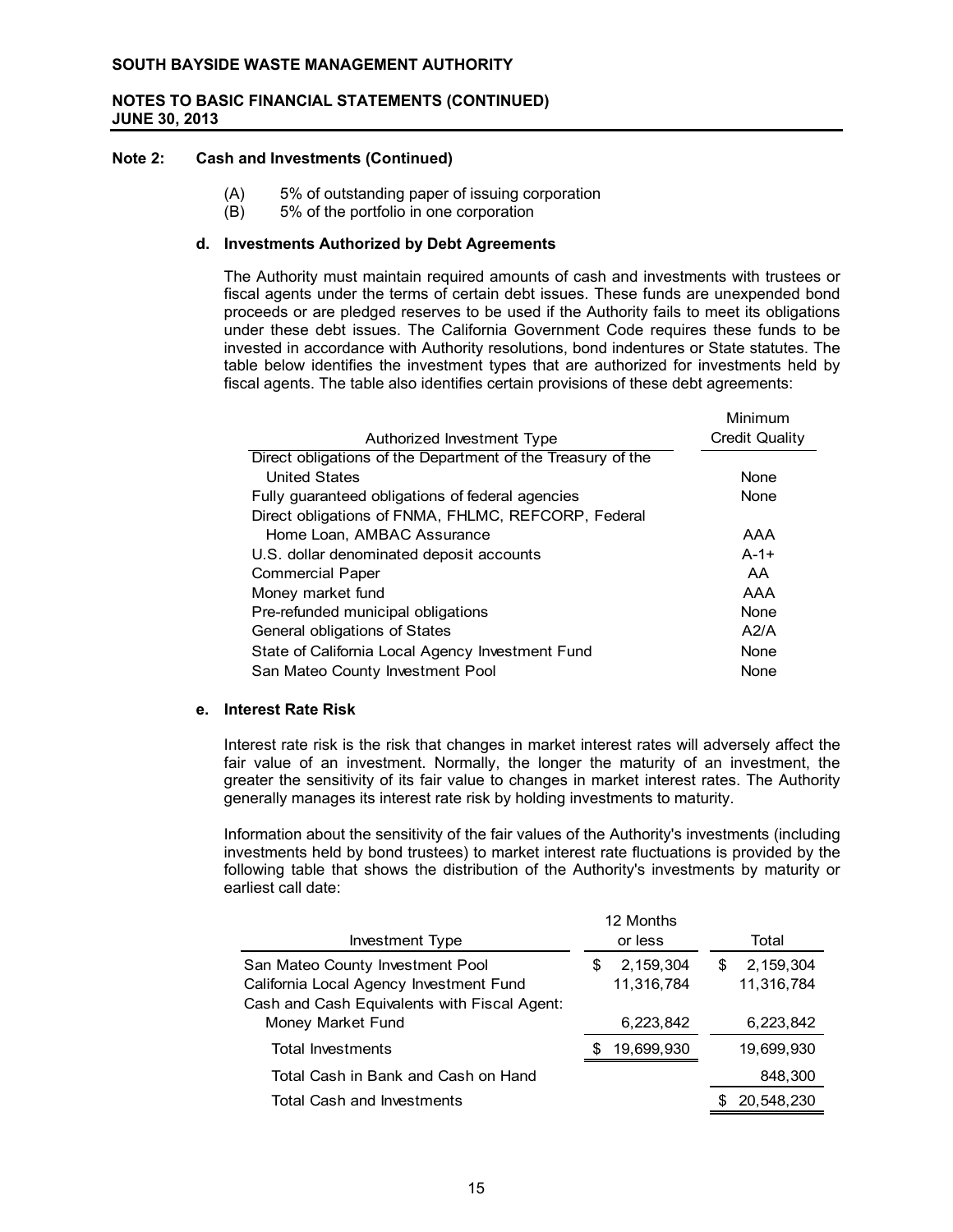## **Note 2: Cash and Investments (Continued)**

#### Local Agency Investment Fund

The Authority is a participant in the Local Agency Investment Fund (LAIF) that is regulated by California Government Code Section 16429 under the oversight of the Treasurer of the State of California. The Authority reports its investment in LAIF at the fair value amount provided by LAIF, which is the same as the value of the pool share. The balance available for withdrawal is based on the accounting records maintained by LAIF, which are recorded on an amortized cost basis. Included in LAIF's investment portfolio are collateralized mortgage obligations, mortgage-backed securities, other asset-backed securities, loans to certain state funds, and floating rate securities issued by federal agencies, government-sponsored enterprises, United States Treasury Notes and Bills, and corporations.

#### San Mateo County Investment Fund

The Authority is a voluntary participant in the San Mateo County Investment Fund (SMCIF) that is regulated by California Government Code Section 53600 under the oversight of the treasurer of the County of San Mateo. The Authority reports its investment in SMCIF at the fair value amount provided by SMCIF. The balance available for withdrawal is based on the accounting records maintained by SMCIF, which are recorded on an amortized cost basis. Included in SMCIF's investment portfolio are U.S. Treasury Notes, obligations issued by agencies of the U.S. Government, LAIF, corporate notes, commercial paper, collateralized mortgage obligations, mortgagebacked securities, other asset-backed securities, and floating rate securities issued by federal agencies, government-sponsored enterprises, and corporations. The Authority reports its investments in SMCIF at the fair value amounts provided by SMCIF, which is the same as the value of the pool share.

## **f. Credit Risk**

Credit risk is the risk that an issuer of an investment will not fulfill its obligation to the holder of the investment. This is measured by the assignment of a rating by a nationally recognized statistical rating organization. Investments in California Local Agency Investment Fund and San Mateo County Investment Pool are not rated and therefore no rating is shown.

Presented below is the actual rating as of June 30, 2013, for each investment type as provided by Moody's ratings:

| Investment Type                                                             | AAA             | Total                   |
|-----------------------------------------------------------------------------|-----------------|-------------------------|
| Cash and Cash Equivalents with Fiscal Agent:<br>Money Market Fund           | 6,223,842<br>S. | 6,223,842<br>S.         |
| California Local Agency Investment Fund<br>San Mateo County Investment Pool |                 | 11,316,784<br>2,159,304 |
| Total Investments                                                           |                 | 19,699,930              |
| Total Cash in Bank and Cash on Hand                                         |                 | 848,300                 |
| <b>Total Cash and Investments</b>                                           |                 | \$20.548.230            |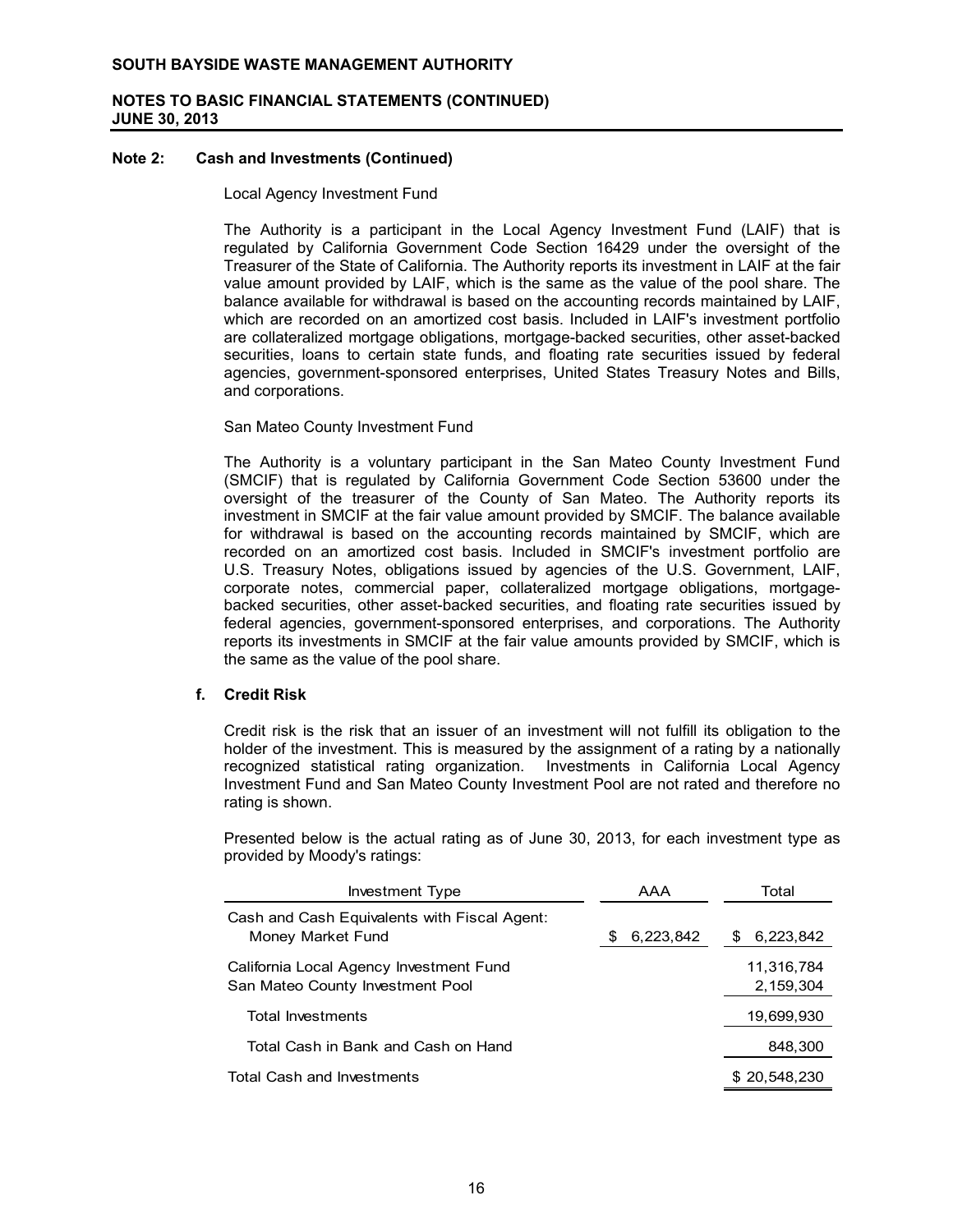#### **Note 2: Cash and Investments (Continued)**

#### **g. Concentration of Credit Risk**

The Authority's investment policy contains certain limitations on the amount that can be invested in any one issuer. In certain categories, these limitations surpass those required by California Government Code Sections 53600 et seq. Investments in any one issuer, other than U.S. Treasury securities, mutual funds, and external investment pools that represent 5% or more of total Entity-wide investments. There were no such investments at June 30, 2013.

#### **Note 3: Capital Assets and Facilities Operations**

Pursuant to a sales agreement with Republic Services, Inc., the Authority purchased land, and buildings and personal property amounting to \$14 million and \$5.228 million, respectively. These facilities comprise the San Carlos Transfer Station and San Mateo Recyclery. The Authority signed an agreement to lease back the facilities to Republic Services, Inc. to operate them. This agreement expired on December 31, 2006 and the Authority had extended the agreement until December 31, 2010. The Authority signed a new agreement effective January 1, 2011 with South Bay Recycling to operate the facility. For the year ended June 30, 2013, the Authority paid \$15,839,848 to South Bay Recycling to operate the Facility.

#### **Note 4: Capital Assets**

Changes in capital assets were as follows for fiscal ended June 30, 2013:

|                                                                            | <b>Balance</b><br>July 1, 2012<br>Adjustments*<br><b>Transfers</b><br><b>Additions</b> |                         |    | <b>Retirements</b> |                  | <b>Balance</b><br>June 30, 2013 |                     |    |  |    |                       |
|----------------------------------------------------------------------------|----------------------------------------------------------------------------------------|-------------------------|----|--------------------|------------------|---------------------------------|---------------------|----|--|----|-----------------------|
| Capital assets not depreciated:<br>Land<br><b>Construction in Progress</b> | \$                                                                                     | 14,000,000<br>1,163,654 | \$ | (867, 553)         | \$<br>(227, 670) | \$                              | 32,746              | \$ |  | \$ | 14,000,000<br>101,177 |
| Total non-depreciable assets                                               |                                                                                        | 15, 163, 654            |    | (867, 553)         | (227, 670)       |                                 | 32,746              |    |  |    | 14, 101, 177          |
| Capital assets being depreciated:                                          |                                                                                        |                         |    |                    |                  |                                 |                     |    |  |    |                       |
| <b>Buildings</b>                                                           |                                                                                        | 33,878,149              |    |                    | 227,670          |                                 |                     |    |  |    | 34, 105, 819          |
| Equipment                                                                  |                                                                                        | 22,479,428              |    |                    |                  |                                 | 51,742              |    |  |    | 22,531,170            |
| Total depreciable assets                                                   |                                                                                        | 56,357,577              |    |                    | 227,670          |                                 | 51,742              |    |  |    | 56,636,989            |
| Less accumulated depreciation:                                             |                                                                                        |                         |    |                    |                  |                                 |                     |    |  |    |                       |
| <b>Buildings</b>                                                           |                                                                                        | (5, 147, 223)           |    |                    |                  |                                 | (1,332,821)         |    |  |    | (6,480,044)           |
| Equipment                                                                  |                                                                                        | (4,018,806)             |    |                    |                  |                                 | (1,894,491)         |    |  |    | (5,913,297)           |
| Total accumulated depreciation                                             |                                                                                        | (9, 166, 029)           |    |                    |                  |                                 | (3,227,312)         |    |  |    | (12, 393, 341)        |
| Net depreciable assets                                                     |                                                                                        | 47,191,548              |    |                    | 227,670          |                                 | (3, 175, 570)       |    |  |    | 44,243,648            |
| Capital assets, net                                                        |                                                                                        | 62,355,202              | S  | (867, 553)         | \$               |                                 | $$$ $(3, 142, 824)$ | \$ |  |    | 58, 344, 825          |

\*Adjustments were made to correct interest that was capitalized but should have been expensed in prior years.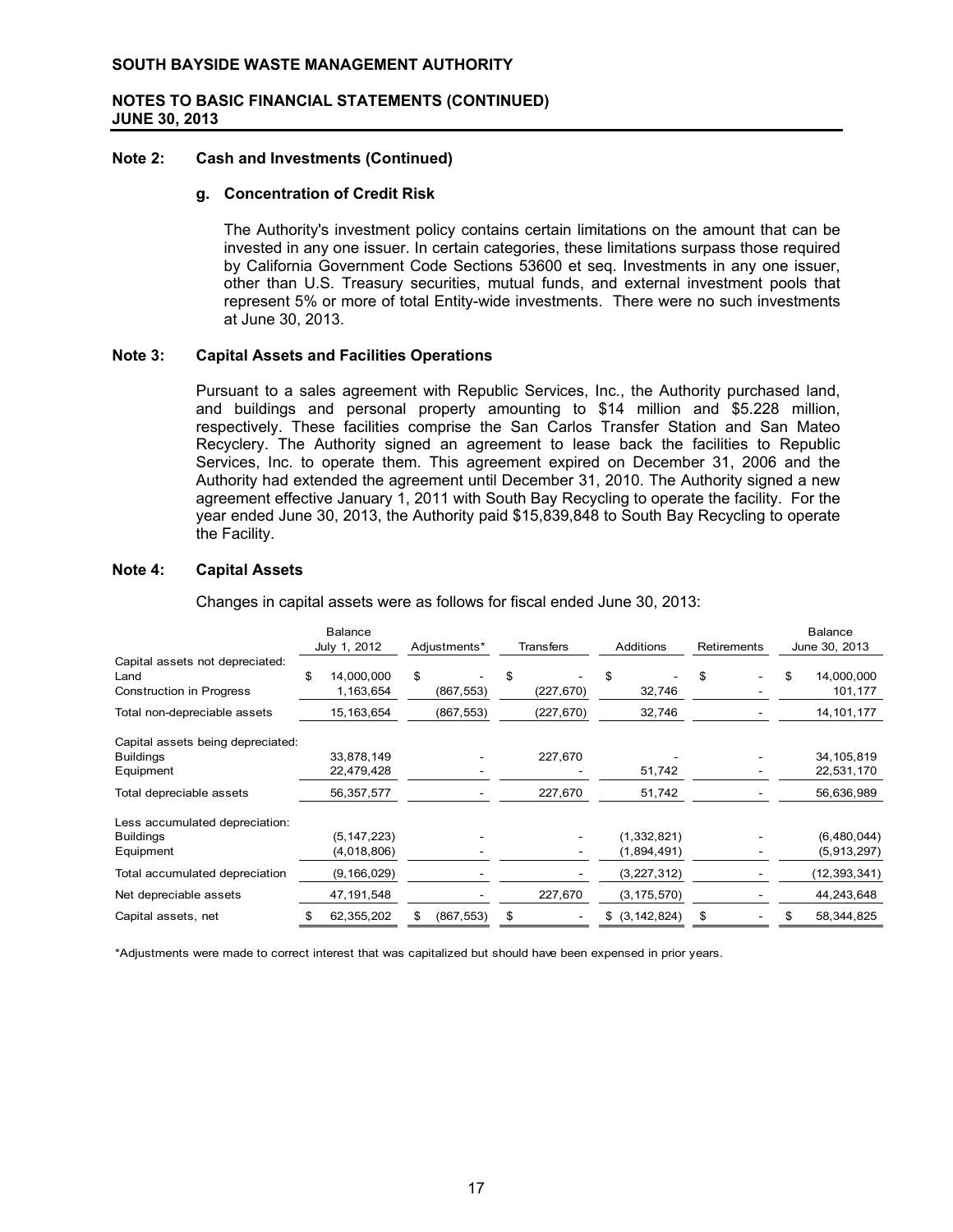#### **Note 5: Revenue Bonds**

The Authority's debt issues and transactions are summarized below and discussed in detail thereafter.

|                                                                | <b>Balance</b><br>July 1, 2012      | Additions |                                                      |    | Retirements                             |     | <b>Balance</b><br>June 30, 2013 |    | Due within<br>one year |
|----------------------------------------------------------------|-------------------------------------|-----------|------------------------------------------------------|----|-----------------------------------------|-----|---------------------------------|----|------------------------|
| 2009A Solid Waste<br>System Revenue Bonds<br>2009B Solid Waste | \$53,500,000                        | \$        |                                                      | S. | (1,095,000)                             | \$  | 52,405,000                      | \$ | 1,150,000              |
| System Revenue Bonds                                           | 3,000,000<br>\$56,500,000           | \$        | $\overline{\phantom{0}}$<br>$\overline{\phantom{a}}$ | S  | $\overline{\phantom{a}}$<br>(1,095,000) |     | 3,000,000<br>55,405,000         | S  | 3,000,000<br>4,150,000 |
|                                                                | Add: Unamortized premiums/discounts |           |                                                      |    |                                         |     | 172,247                         |    |                        |
|                                                                |                                     |           | Net Long-Term Debt                                   |    |                                         | SS. | 55,577,247                      |    |                        |

#### **a. Solid Waste Enterprise Revenue Bonds Series 2009A**

On September 2, 2009, the Authority issued \$53,500,000 of *Solid Waste Enterprise Revenue Bonds Series 2009A.* The 2009A Bonds were issued to pay for the construction and renovation of a solid waste materials recovery facility and transfer station and related equipment, to fund a Reserve Fund, to fund capitalized interest, and to fund certain working capital and pay other costs, including issuance costs.

The series 2009A bonds are solely payable from and secured by the net revenues and debt service reserve fund held by the Authority's trustee, as defined under the bond indenture. Net Revenues means, for any period, all of the revenues during such period less all of the maintenance and operation costs during such period. Revenues mean all gross income and revenue received or receivable by the Authority.

Principal payments are payable annually on September 1, commencing September 1, 2012. The bond bears interest at 3.5%-6.0% which is payable semi-annually on September 1 and March 1, commencing on March 1, 2010.

## **b. Solid Waste Enterprise Revenue Bonds Series 2009B**

On September 2, 2009, the Authority also issued \$3,000,000 of taxable Solid Waste Enterprise Revenue Bonds Series 2009B.

The series 2009B bonds are solely payable from and secured by the subordinate net revenues, as defined under the bond indenture. Subordinate net revenues means, for any period, net revenues during such period remaining after payment of all amounts required to be paid pursuant to the senior lien obligations or a senior lien indenture during such period, in an amount that is equal to debt service on the bonds and any subordinate parity obligations.

Principal repayment in entirety in the amount of \$3,000,000 is due September 14, 2014. In June 2013 the Board of Directors adopted a resolution authorizing the early redemption of this bond. See note 10 for additional information.

#### **c. Revenue Pledge**

The bonds are secured by a pledge of the Authority's Net Revenue as defined under the bond indenture. For the 2009A bonds, the pledge of future net revenue ends upon repayment of the 2009A bonds in the amount of \$52.4 million in remaining debt service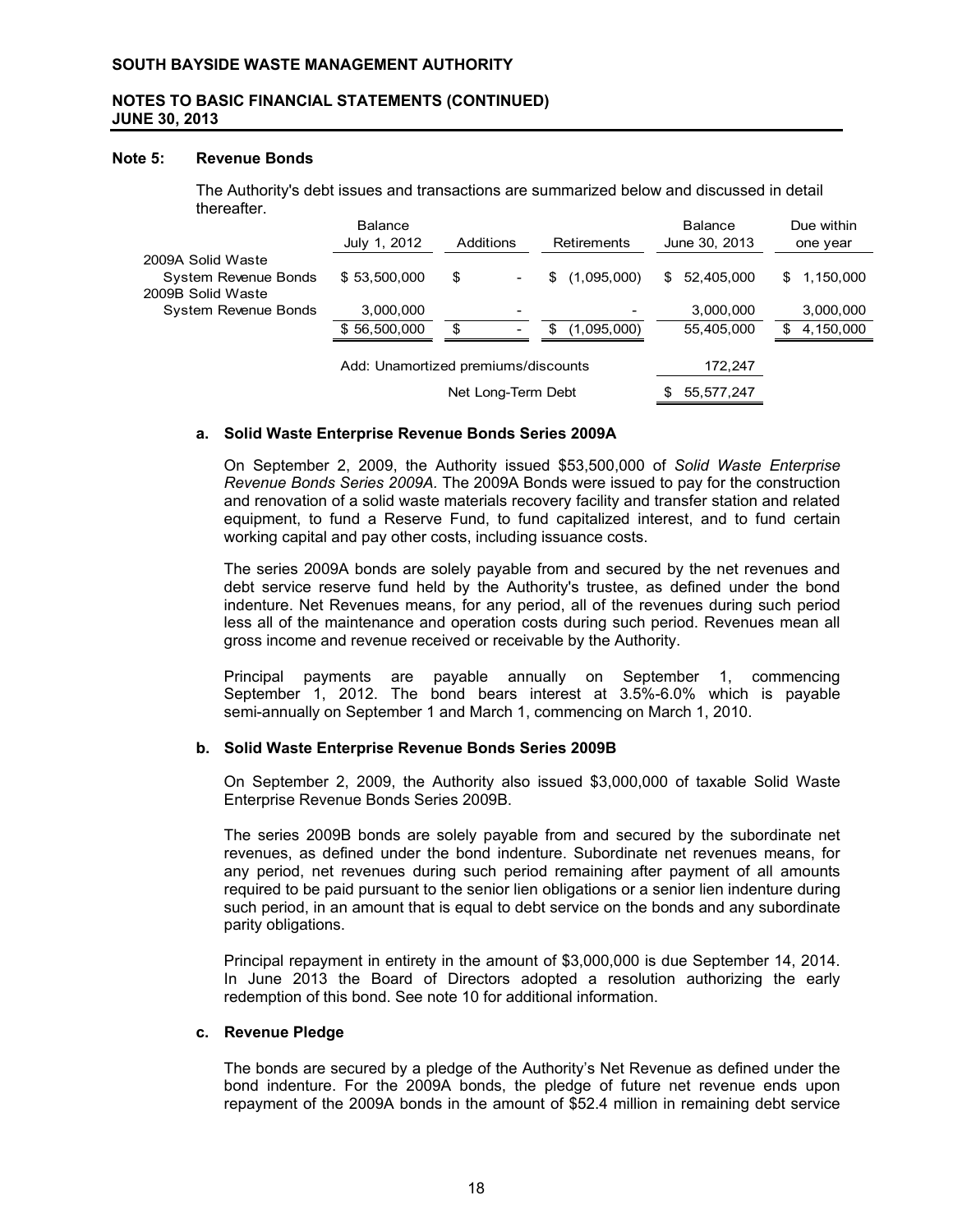#### **Note 5: Revenue Bonds (Continued)**

on the bonds which is scheduled to occur in fiscal year 2037. For the 2009B bonds, the pledge of future net revenue ends upon repayment of the 2009B bonds in the amount of \$3 million which is scheduled to occur in fiscal year 2014.

For fiscal year 2013, gross revenues including operating revenues and non-operating interest earnings amounted to \$41,358,375. The operating and maintenance costs, including operating expenses, transfers out for overhead and administrative costs but excluded interest, franchise fee payable to the City of San Carlos, and depreciation or amortization amounted to \$33,833,223. As a result, the net revenue for fiscal year 2013 amounted to \$7,525,152, which represented coverage of 1.78 times over the \$4,227,238 in debt service paid during the year for the two bonds.

#### **d. Debt Service Requirements**

Annual debt service requirements on the bonds are shown below with specified repayment terms:

| For the Year Ending<br>June 30 | Principal        | Interest         |     | Total       |
|--------------------------------|------------------|------------------|-----|-------------|
| 2014                           | \$<br>4,150,000  | \$<br>2,962,696  | \$  | 7,112,696   |
| 2015                           | 1,205,000        | 2.885.488        |     | 4,090,488   |
| 2016                           | 1.270.000        | 2.833.138        |     | 4.103.138   |
| 2017                           | 1.310.000        | 2,784,713        |     | 4,094,713   |
| 2018                           | 1.365.000        | 2.729.506        |     | 4.094.506   |
| 2019-2023                      | 7.870.000        | 12,921,375       |     | 20,791,375  |
| 2024-2028                      | 10.215.000       | 11.173.288       |     | 21.388.288  |
| 2029-2033                      | 13.735.000       | 7.978.313        |     | 21,713,313  |
| 2034-2037                      | 14,285,000       | 4,832,100        |     | 19.117.100  |
| Total                          | \$<br>55.405.000 | \$<br>51.100.617 | \$. | 106.505.617 |

#### **Note 6: Insurance**

The Authority purchases commercial insurance policies to protect itself from claims arising from the following types of losses:

| Type of Coverage                                                                                                  |    | Coverage<br>Limits                  |  |  |
|-------------------------------------------------------------------------------------------------------------------|----|-------------------------------------|--|--|
| General Aggregate Limit<br>Products-Completed Operations Aggregate Limit<br>Personal and Advertising Injury Limit | \$ | 2,000,000<br>2,000,000<br>1.000.000 |  |  |
| Each Occurrence<br>Damage to Rented Premises Limit                                                                |    | 1.000.000<br>300,000<br>25.000      |  |  |
| Medical Expense Limit (Any one person)<br>Hired & Non-Owned Auto Limit<br><b>Pollution Legal Liability</b>        |    | 1.000.000<br>1.000.000              |  |  |
| Self-Insured Retention (SIR)<br>Environmental Impact Liability                                                    |    | \$10,000 SIR<br>per Incident        |  |  |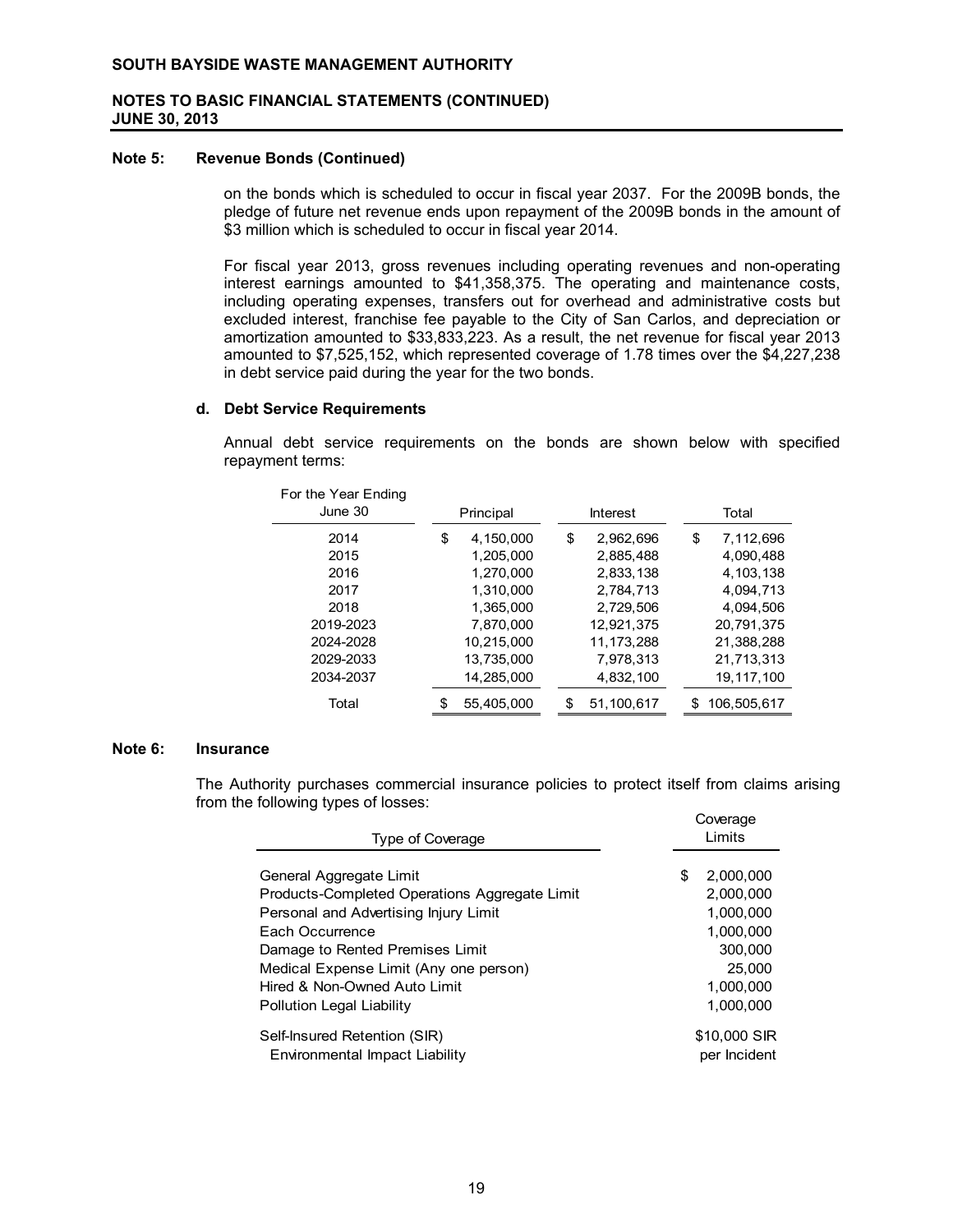#### **Note 7: Pollution Remediation**

Since 2000, the Authority has been the property owner of 333 Shoreway Road in San Carlos, a property which has ground water contamination. However, the County regulator has identified the site operator and former property owner, Allied Waste (Allied), as the responsible party.

There has been an ongoing project to treat ground water contamination for at least six years that Allied, as the responsible party, had been paying for. The contamination predates the ownership of the property by the Authority in 2000. Several sites have been treated except for one site under the building which remains contaminated and awaits treatment pending approval of the treatment method by the County. The project for this treatment and subsequent site monitoring remains outstanding as of June 30, 2013. This project to treat the contaminated site is in the preliminary stage. Final cost is unknown but estimated to not exceed \$1,500,000 over the next ten years, ending in fiscal year 2020.

In fiscal year 2010, the Authority and the on-site contractor, Republic Services (formerly Allied Waste and BFI) signed a settlement and release agreement. As part of the agreement, Republic Services paid the Authority \$1,500,000 as the estimated cost of remediation project. Remediation cost estimate was negotiated with Allied per methods approved by County regulators based on input from environmental engineers on remaining cost of work. There was no known additional cost as of June 30, 2013. As of June 30, 2013, the Authority had recorded \$1,275,135 of accrued liabilities.

#### **Note 8: Net Position**

#### **a. Designations**

The Authority has designated \$10,847,316 of the unrestricted net position for several reserves which include: \$3,032,613 for rate stabilization, \$3,032,613 for emergency reserve, \$823,757 for equipment replacement, \$958,333 for the payment of 2009A bonds and \$3,000,000 for the payment of the 2009B bonds. These designations may be modified, amended or removed by Authority Board action.

## **b. Restatements**

The Authority had capitalized interest on capital debt in prior years that should have been recorded as interest expense. A prior period adjustment was made to net position for \$867,553 to reflect this correction.

The Authority implemented GASB Statement 65, Items Previously Reported as Assets and Liabilities. As discussed in Note 1, a prior period adjustment was made for \$533,325 to comply with this new guidance.

The amounts reported in the Statement of Revenues, Expenses and Changes in Net Position is calculated as follows:

| Reason for Restatement                              |     |           |
|-----------------------------------------------------|-----|-----------|
| Capitalized interest                                | \$. | 867.553   |
| Unamortized Bond Issuance Costs as of June 30, 2012 |     | 533.325   |
| <b>Total Restatements Reported</b>                  | -SG | 1,400,878 |